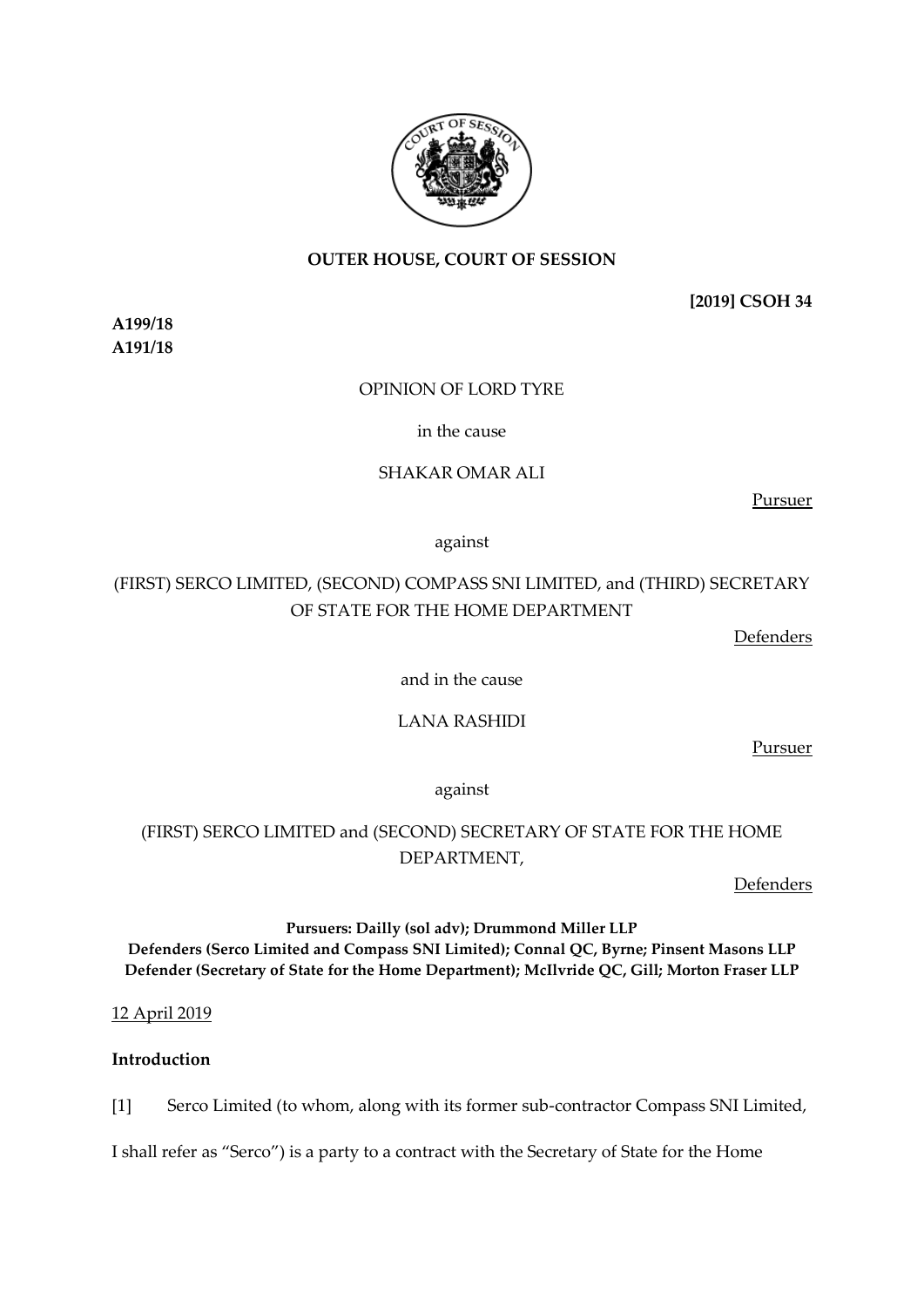Department, in terms of which it provides accommodation and support to asylum seekers on the Secretary of State's behalf. The principal issue that has been raised for determination in these proceedings is whether it is unlawful for Serco to evict an asylum seeker whose claim for asylum has been refused from his or her accommodation without first obtaining a court order authorising it to do so. I was advised that the two cases with which this opinion is concerned are regarded by all parties as representative of a larger number of cases in which the same issue arises.

#### **Factual background: Ms Shakar Ali**

[2] Ms Ali is a Kurdish Iraqi national who avers that she is married to a Mr Aryan Hameed. They currently reside together in a flat in Glasgow. On 5 March 2016 Mr Hameed applied for asylum. Ms Ali, who had previously made a claim of her own for asylum, withdrew it and became a dependent on Mr Hameed's application. That application was refused on 25 August 2016. An appeal to the First-tier Tribunal ("FTT") was refused on 7 April 2017, and a further appeal to the Upper Tribunal was refused on 17 October 2017. Mr Hameed became appeal rights exhausted on 2 November 2017, at which date neither he nor Ms Ali had an extant claim for asylum. In the course of the hearing I was informed that on 29 October 2018 further submissions were made on Mr Hameed's behalf to the Secretary of State, but that on 25 January 2019 those submissions were rejected on the ground that they did not amount to a fresh claim. I was further informed that proceedings for judicial review of that decision are in contemplation, and that an application for support under section 4 of the Immigration and Asylum Act 1999 ("the 1999 Act", discussed below) has been made and refused.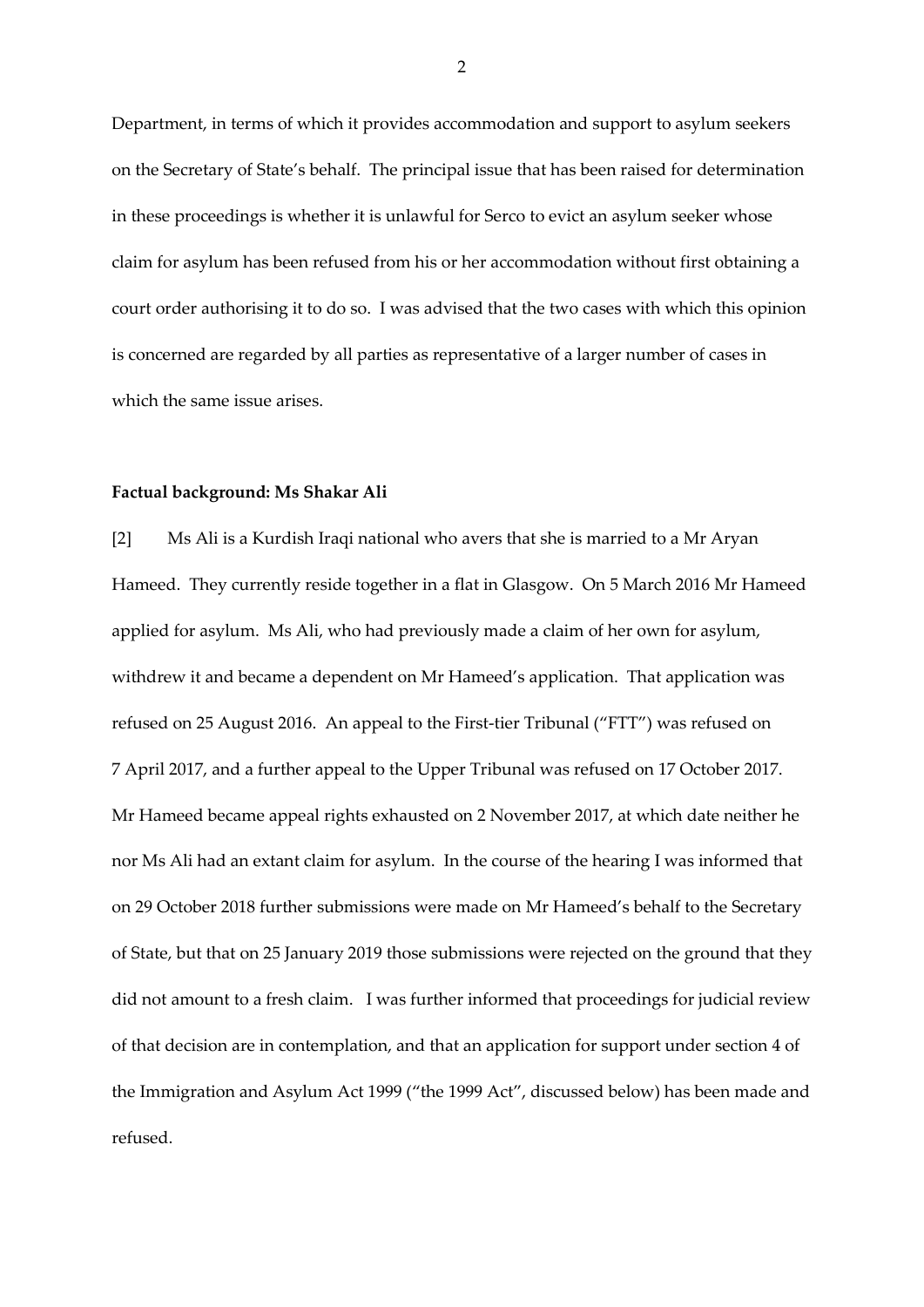[3] Ms Ali and Mr Hameed took up occupancy of the flat in September 2017, in accordance with an occupancy agreement entered into between Serco and Ms Ali on 6 September 2017. On 31 May 2018, Serco served notice addressed to Mr Hameed that their right to occupy the flat was terminated as from 13 June 2018, warning them that if they did not vacate the flat by that date, legal action might be taken through the courts to evict them. Ms Ali avers, however, that on 29 July 2018, Serco announced a new policy of changing locks and, without any court process, evicting asylum seekers whom it considered to have no continuing entitlement to be provided with accommodation. In a letter dated 1 August 2018 to Glasgow City Council, Serco's group chief executive confirmed that Serco had "developed a very precise set of protocols and procedures to cover lock-changes, called a 'Move On Protocol'" which had been agreed in recent weeks with the Council.

#### **Factual background: Ms Lana Rashidi**

[4] Ms Rashidi is married to a Mr Rabar Razaie. She avers that they are both Kurdish Iranian nationals. They arrived in the United Kingdom on 22 February 2017 and claimed asylum. Ms Rashidi subsequently withdrew her application and became a dependant on Mr Razaie's application. That application was refused by the Secretary of State on 2 June 2017. An appeal to the FTT was refused on 26 July 2017, and a further appeal to the Upper Tribunal was refused on 14 March 2018. Mr Razaie became appeal rights exhausted on 28 March 2018.

[5] Ms Rashidi and Mr Razaie took up occupation of a property in Glasgow in March 2018, in accordance with an occupancy agreement entered into between Serco and Mr Razaie. On 23 April 2018, the Secretary of State informed Mr Razaie that as his appeal rights were exhausted, a decision had been taken to discontinue his asylum support, and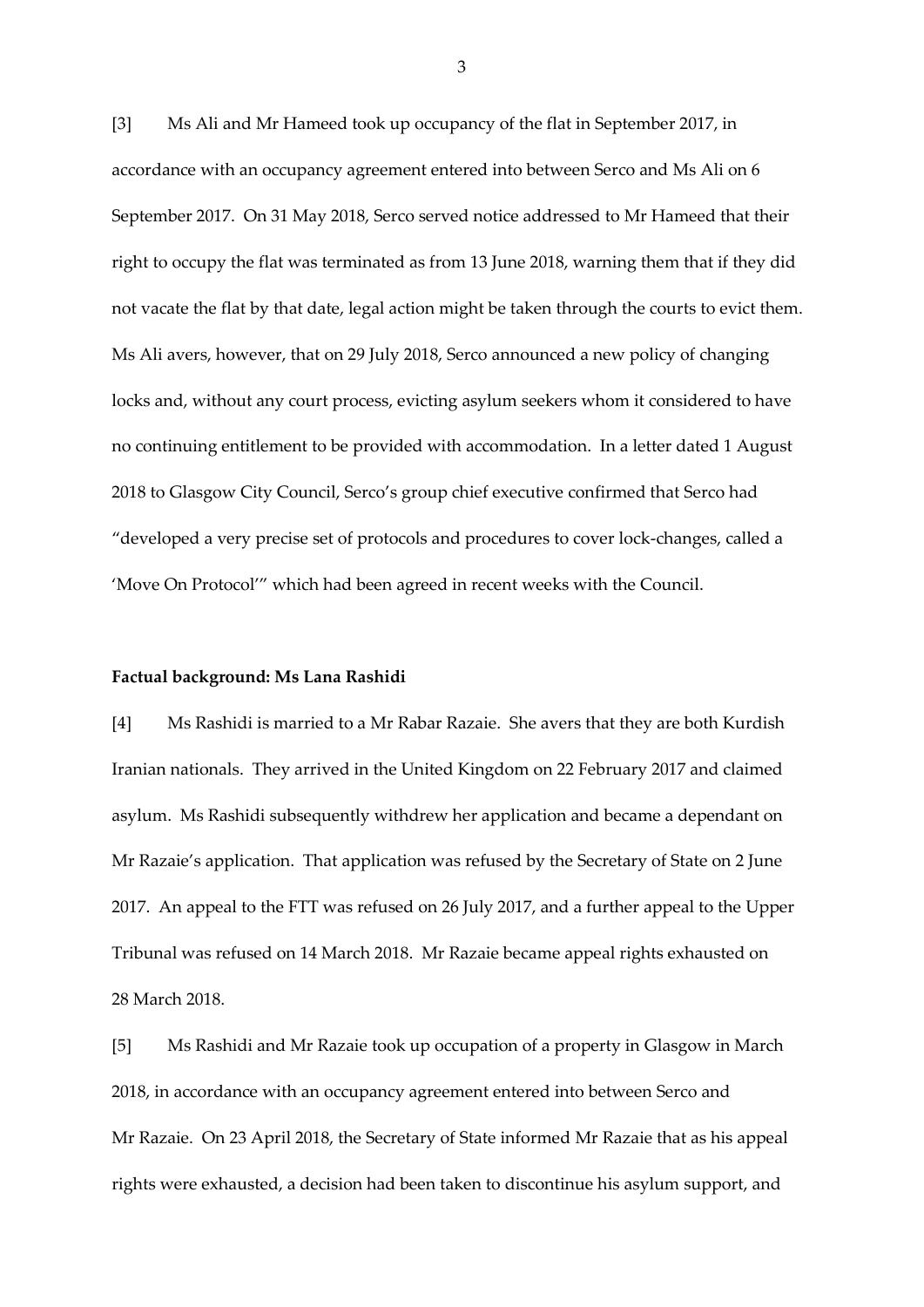that he and Ms Rashidi were expected to leave the property by 6 May 2018. On 15 June 2018, Ms Rashidi made a second claim for asylum in her own name with Mr Razaie as a dependant on it. On 22 June 2018 the Secretary of State advised her that she was not eligible to claim asylum because she had previously made and withdrawn a claim. On 29 June 2018 the Secretary of State refused an application by the pursuer for asylum support; however, on 16 July 2018, the FTT decided that she had an outstanding claim for asylum and was eligible for support under section 95 of the 1999 Act (discussed below). On 6 August 2018 the Secretary of State informed Ms Rashidi by letter that he would provide her and her dependants with accommodation and subsistence support while her asylum application was pending or any subsequent appeal was outstanding. Mr Razaie and Ms Rashidi continue to occupy the property.

[6] Ms Rashidi avers that on 27 May 2018 she suffered a miscarriage which she believes happened because of "the stress and mental anguish caused by the constant threats of eviction from [Serco]". She further avers that she has been diagnosed as suffering from posttraumatic stress disorder, with low mood and anxiety. She too makes reference in her pleadings to a change of policy by Serco in relation to eviction without a court process, following its adoption of the "Move On Protocol".

#### **Remedies sought by the pursuers**

[7] In each of the two cases the pursuer concludes for the following remedies: 1. Declarator that she is entitled to be provided with accommodation by the defenders under section 95 of the 1999 Act while her application for asylum is being determined by the Secretary of State;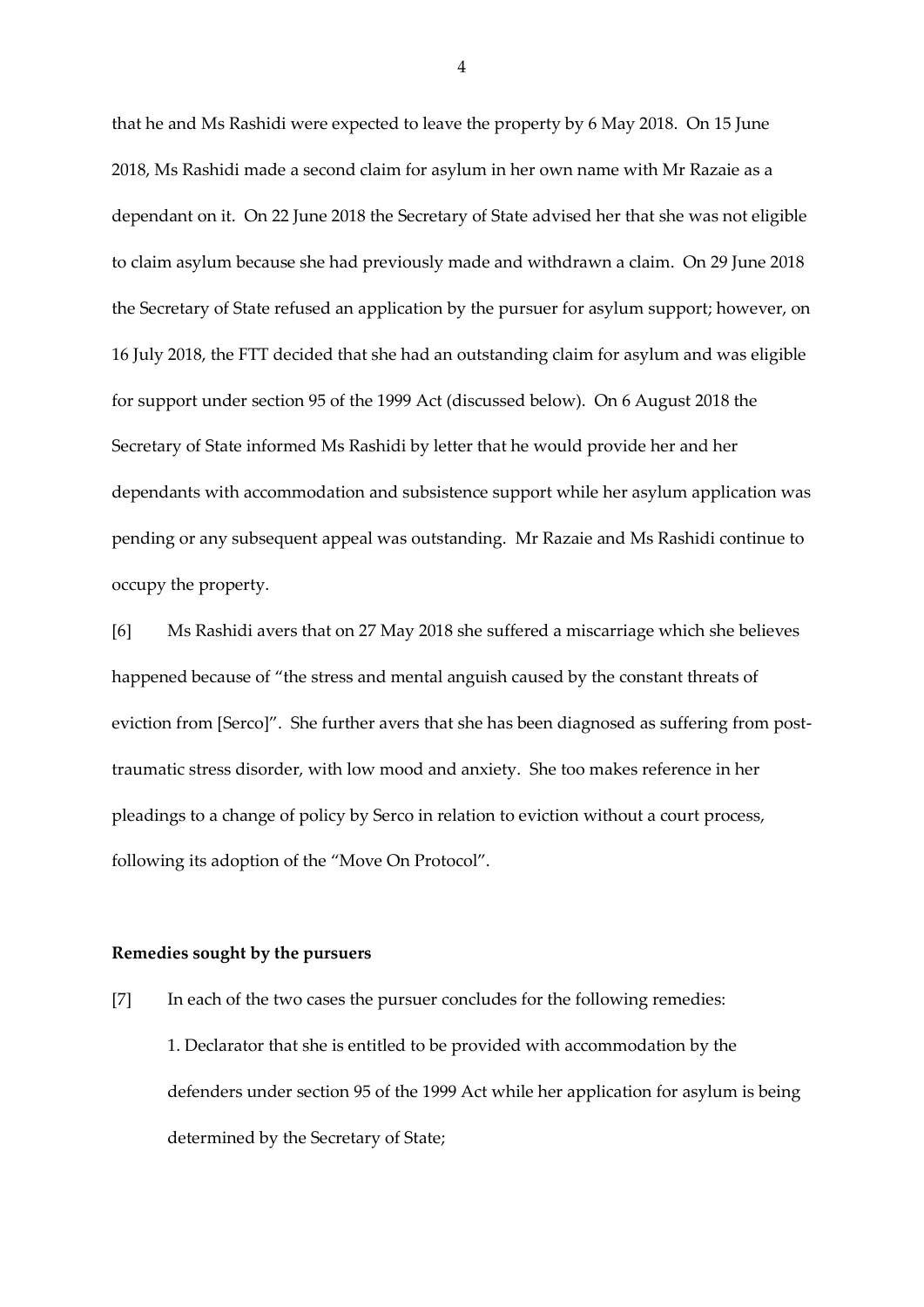2. Declarator that evicting her from the property she is occupying without a court order would be unlawful, *et separatim* unlawful in terms of section 6 of the Human Rights Act 1998 having regard to her rights under articles 3 and 8 of the European Convention on Human Rights ("the Convention");

3. Interdict and *interim* interdict against Serco from ejecting her from the property she is occupying, or changing the locks, without a court order.

A conclusion in each case for declarator that eviction would breach the pursuer's rights under Article 1 of the First Protocol to the Convention was not insisted upon. It was also conceded, in Ms Rashidi's case only, that given the Secretary of State's acceptance that she was entitled to be provided with accommodation and support pending determination of her current asylum application, declarator in terms of the first conclusion was unnecessary.

# **Statutory entitlement to accommodation of asylum seekers and former asylum seekers** *Provision of accommodation to asylum seeker*

[8] Section 95(1) of the 1999 Act empowers the Secretary of State to provide, or arrange for the provision of, support for asylum seekers and their dependants who appear to be destitute or likely to become destitute. A person is destitute in this connection if he does not have adequate accommodation or any means of obtaining it, or has adequate accommodation or the means of obtaining it but cannot meet his other essential living needs. "Asylum seeker" is defined in section 94(1) as a person who is not under 18 and has made a claim for asylum which has been recorded by the Secretary of State but not yet determined. In terms of section 94(3) and (4), a claim for asylum is "determined" at the end of a period (to be prescribed) beginning on the date of notification of the Secretary of State's decision or, if the claimant has appealed, on the date when the appeal is disposed of, ie when it is no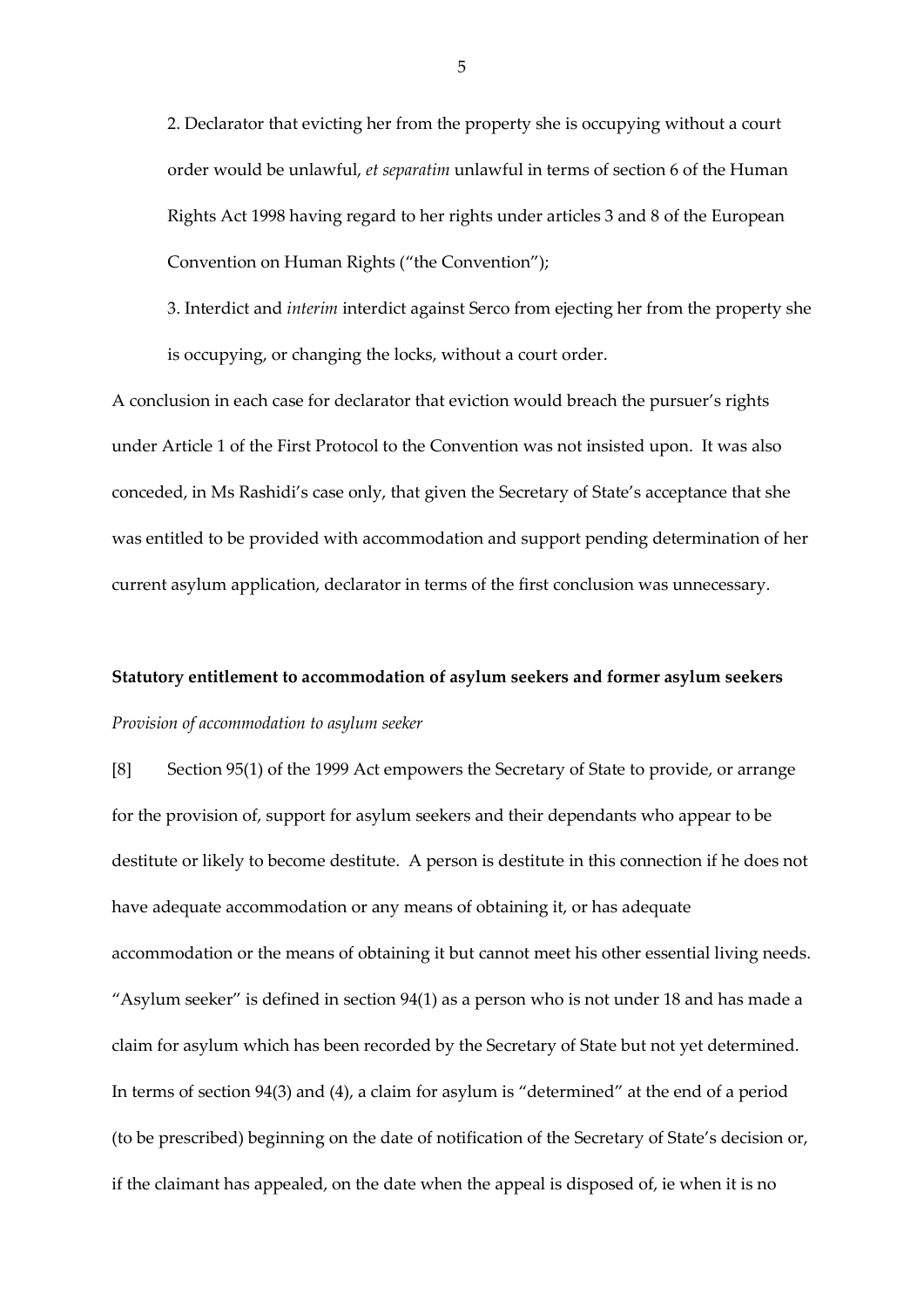longer pending for the purposes of *inter alia* the Immigration Acts. The combined effect of section 17 of the UK Borders Act 2007 and regulation 2 of the Asylum Support (Prescribed Period following Appeal) Regulations 2007 is that the period prescribed for the purposes of section 94 is (a) the period during which an in-country appeal against an adverse decision by the Secretary of State may be brought (disregarding the possibility of an appeal out of time); or (b) where an appeal is timeously made, 21 days after the appeal has been finally determined, withdrawn or abandoned.

[9] Although section 95 is drafted in permissive terms, it was common ground that the power granted by it to the Secretary of State was converted into a duty incumbent upon him by regulation 5 of the Asylum Seekers (Reception Conditions) Regulations 2005, in order to implement Council Directive 2003/9/EC which laid down minimum standards for reception of asylum seekers. Under section 103(1) and (2) of the 1999 Act, a decision by the Secretary of State that a person does not qualify for accommodation or support under section 95, or a decision to stop providing accommodation or support before it would otherwise have come to an end, may be appealed to the FTT. The FTT may require the Secretary of State to reconsider the matter, or substitute its decision for the decision appealed against, or dismiss the appeal. The FTT's decision is final.

#### *Provision of accommodation to former asylum seeker*

[10] If a claim is "determined" (as defined above) without asylum having been granted, the person in question ceases to be an asylum seeker as statutorily defined, and the Secretary of State's obligation in terms of section 95 comes to an end. However, section 4 of the 1999 Act empowers the Secretary of State to provide, or arrange for the provision of, facilities for the accommodation of a person whose claim for asylum has been rejected, and for his or her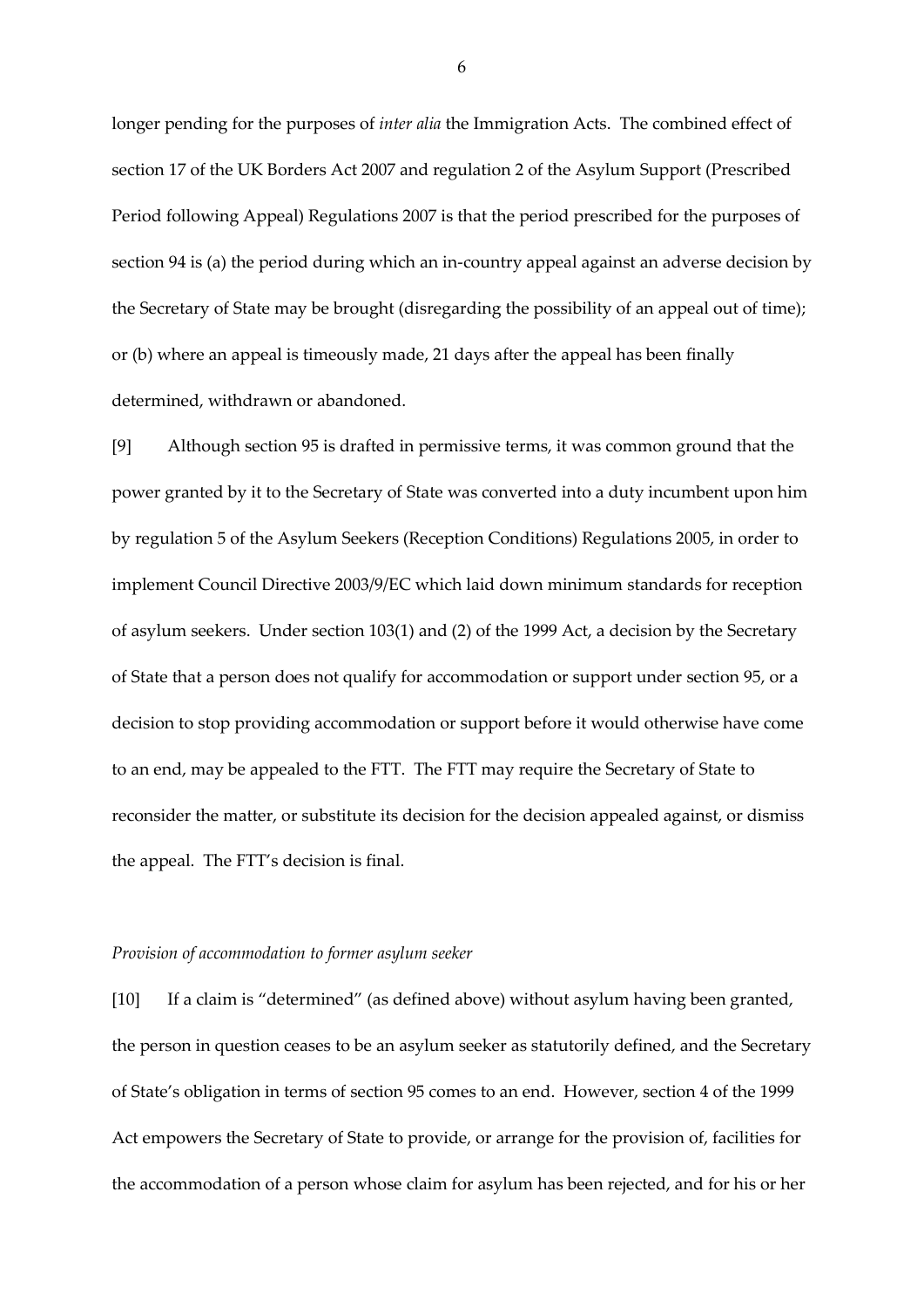dependants. The criteria to be used by the Secretary of State in deciding whether or not to provide or arrange, or to continue to provide or arrange, accommodation in terms of section 4 are contained in regulation 3 of the Immigration and Asylum (Provision of Accommodation to Failed Asylum-Seekers) Regulations 2005, and are as follows: (i) the person appears to the Secretary of State to be destitute; and

(ii) one or more of the following conditions (in regulation  $3(2)$ ) is satisfied:

- (a) he is taking all reasonable steps to leave the UK or place himself in a position to leave;
- (b) he is unable to leave the UK because of a physical impediment to travel or some other medical reason;
- (c) he is unable to leave the UK because there is currently no viable return route available;
- (d) he has made an application for judicial review of a decision in relation to his asylum claim; or
- (e) the provision of accommodation is necessary for the purpose of avoiding a breach of his Convention rights.

If the Secretary of State decides not to provide, or not to continue to provide, accommodation for a person under section 4, the same right of appeal to the FTT is available under section 103(2A) of the 1999 Act as is available for an appeal against a section 95 decision. Again the FTT's decision is final.

### *Notice to quit*

[11] Where an asylum seeker who, in pursuance of section 95 of the 1999 Act, has been provided with a tenancy or licence to occupy accommodation has his claim determined, or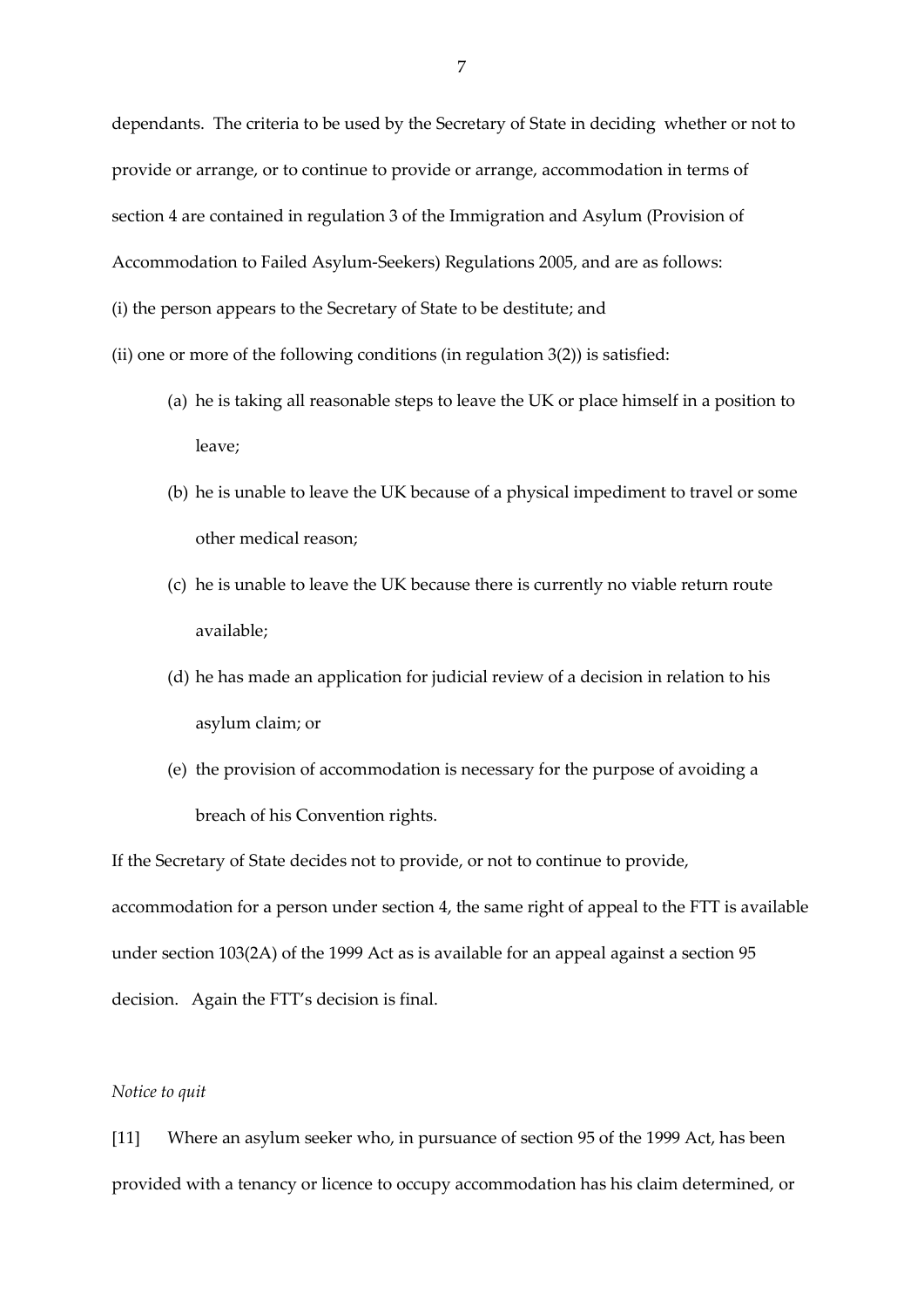ceases to be destitute, he may be given notice to quit in accordance with the provisions of regulation 22 of the Asylum Support Regulations 2000. The period of notice specified by regulation 22 is seven days. I was informed that in practice a period of notice of 21 days is used. The notice given to the occupant will draw his or her attention to the possibility of an application under section 4. The aim, I was advised, was for an application under section 4, if made promptly, to be determined within the 21-day period of the notice to quit. There is no statutory period of notice to quit to be given to a person who has been provided with accommodation under section 4.

#### *Eviction without due process of law*

[12] Section 23 of the Rent (Scotland) Act 1984 contains a prohibition of recovery of possession, otherwise than by proceedings in the FTT, of premises let as a dwelling where the tenancy has come to an end but the occupier continues to reside in the premises. However, section 23A lists a number of circumstances in which the protection conferred by section 23 does not apply. One of these (section 23A(5A)) is a tenancy or right of occupancy granted in order to provide accommodation under either section 4 or section 95 of the 1999 Act. It is also to be noted that section 23(5) states that "Nothing in this section shall be taken to affect any rule of law prohibiting the securing of possession otherwise than by due process of law".

#### **The occupancy agreement**

[13] A document entitled "Occupancy Agreement" between Serco and Ms Ali signed on 6 September 2017 was produced. An agreement in identical terms, *mutatis mutandis*, albeit with some glitches in paragraph numbering, between Serco and Mr Razaie signed on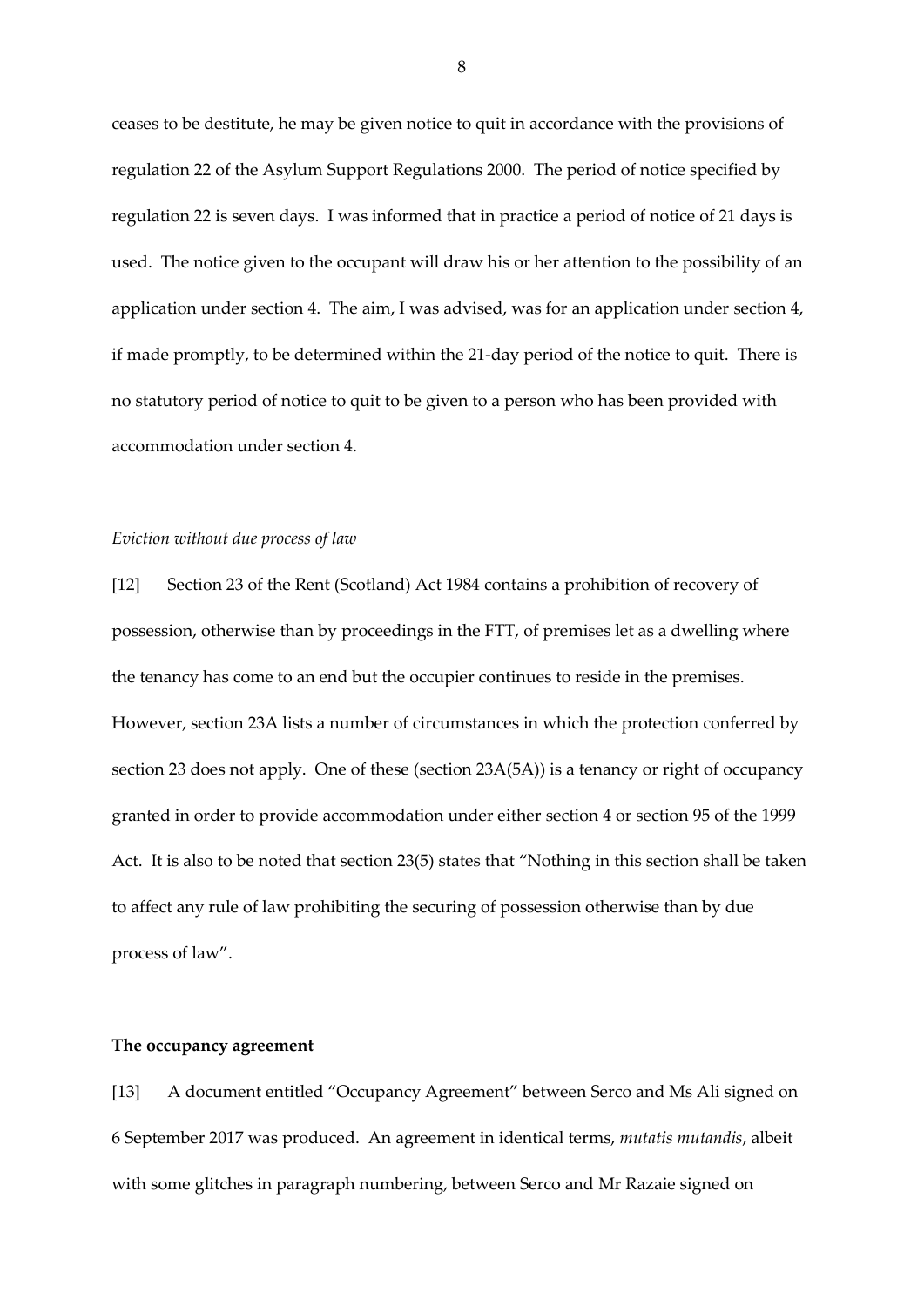16 March (presumably 2018) was also produced. Nothing turns on whether those agreements were entered into by one of the pursuers or by her husband. The preamble to each agreement states:

"This Occupancy Agreement sets out the terms on which the Occupant occupies the property ("the property") leased by Serco as part of its contract with [sic] the SERCO and UKVI and the duties and obligations of Serco and the Occupant. This property is for temporary accommodation only."

Clause 1 narrates that Serco agrees to make the property available to the Occupant, on a temporary basis, on behalf of UKVI (ie UK Visas and Immigration), whilst his/her asylum application is being assessed. The commencement date of the agreement is specified. Serco's obligations include (i) ensuring at the commencement and throughout the period of occupancy that the property is structurally sound, in a wind and watertight condition, and in a reasonable state of repair and maintenance; (ii) providing a day to day housing management service to resolve any issues arising; and (iii) providing furniture and utensils for use within the property. Clause 2 narrates the Occupant's obligations. These include moving, if required by Serco or UKVI, to another property considered appropriate, on a minimum period of seven days' notice. Clause 4.1 and 4.2 state as follows:

"4.1 This agreement shall terminate upon the determination of the Occupant's asylum claim, subject to service of a written notice in terms of 4.2 hereof.

4.2 Serco may terminate this Agreement by serving a written notice on the Occupant, specifying the date and time of, and the reason for the termination."

#### **Argument for the pursuers**

[14] On behalf of each of the pursuers it was submitted that her eviction by Serco from the premises that she occupied would be unlawful without a court order. The argument was founded upon section 22 rather than section 23 of the Rent (Scotland) Act 1984. Section 22 creates a criminal offence, and hence a civil wrong, where a person unlawfully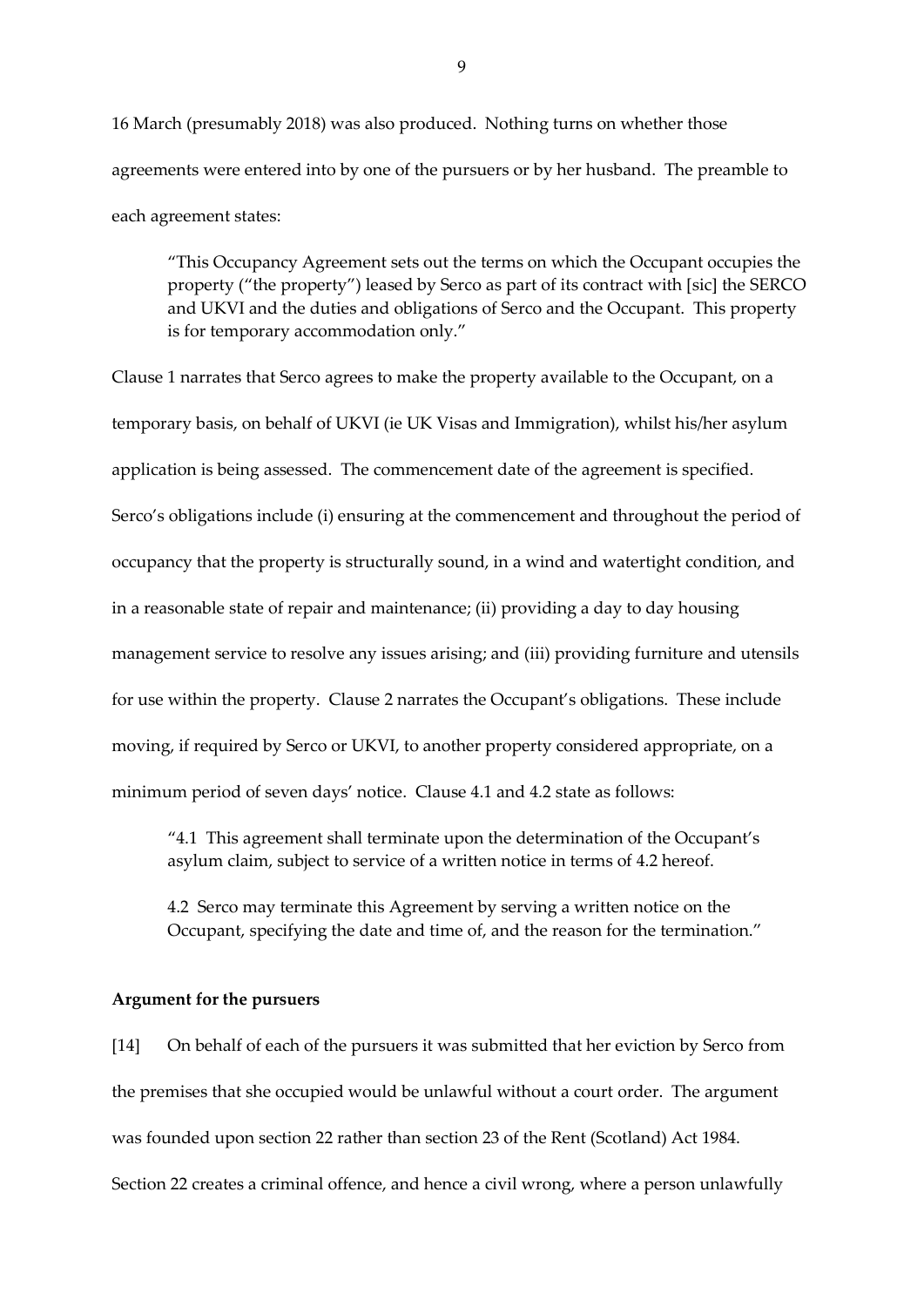deprives the residential occupier of any premises of his occupation of the premises or any part thereof. "Residential occupier" is defined by section 22(5), in relation to any premises, as a person occupying them as a residence, whether under a contract or by virtue of any enactment or rule of law giving him/her the right to remain in occupation or restricting the right of any other person to recover possession.

[15] Eviction without a court order would be unlawful, in terms of section 22, for three separate reasons. In the first place, it would constitute a breach of the occupant's rights under ECHR articles 3 and 8. Serco was a "public authority" within section 6(3) of the Human Rights Act 1998, being a person certain of whose functions were functions of a public nature. Reference was made to the observations of Lord Nicholls in *Aston Cantlow and Wilmcote with Billesley Parochial Church Council* v *Wallbank* [2004] 1 AC 546 at paragraphs 10-12, and to the opinion of Lord Neuberger in *YL* v *Birmingham City Council* [2008] 1 AC 95 at paragraphs 165 and 168. The factors in the present case which indicated that Serco was exercising functions of a public nature were:

- The Secretary of State had procured it to provide support and accommodation on his behalf and in order to meet the UK's international and domestic obligations to asylum seekers;
- Serco was publicly funded to provide support and accommodation to asylum seekers, in accordance with the Secretary of State's directions;
- The 1999 Act had introduced a "dispersal" procedure for asylum seekers, whose support and accommodation had previously been a function of local authorities;
- The asylum seeker had no choice: he/she had to accept the accommodation offered by Serco or face destitution.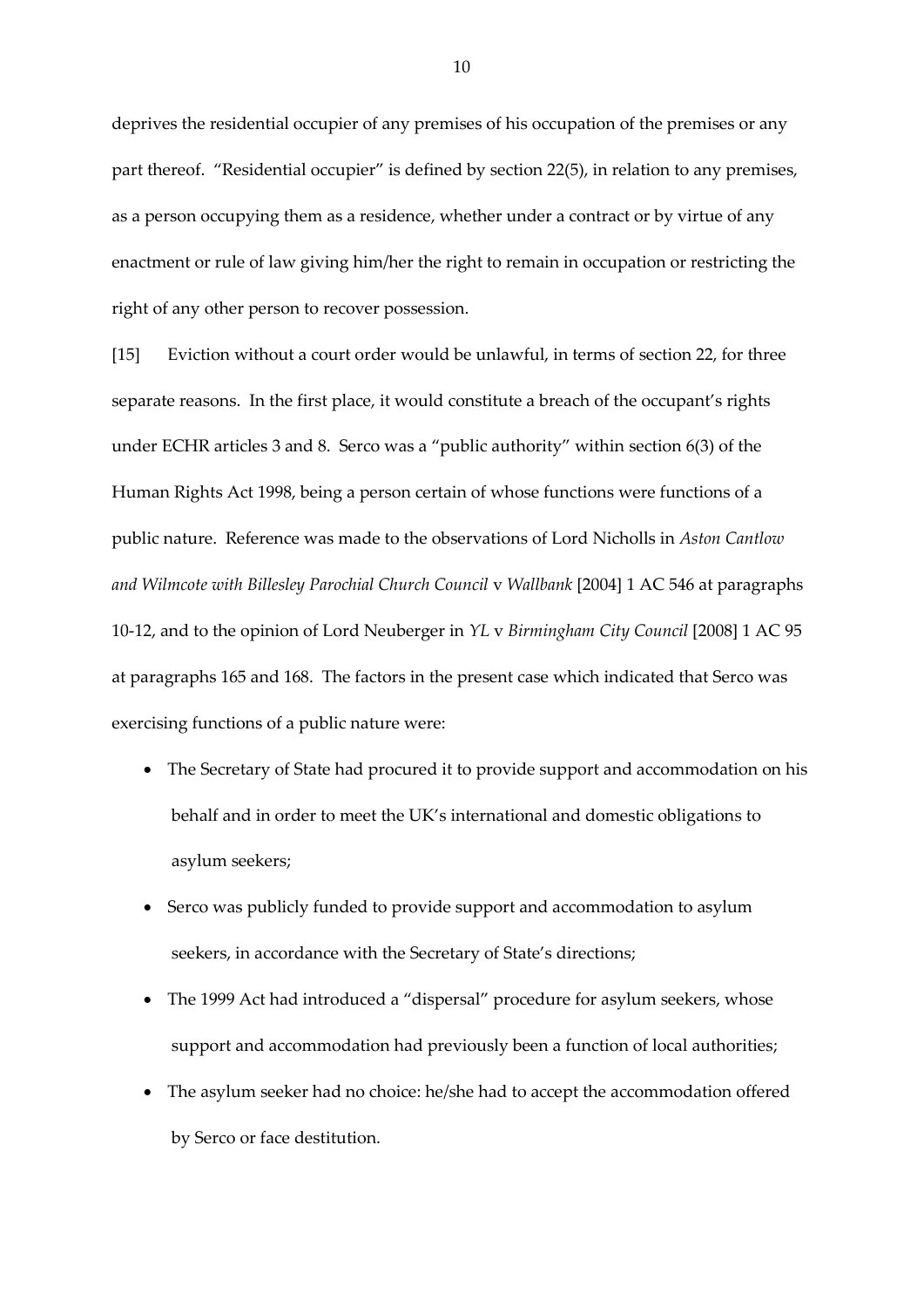There was no material difference between Serco's function in providing accommodation and other circumstances in which a private company had been held or admitted to be exercising functions of a public nature, such as *Campbell* v *Scottish Ministers* [2017] CSOH 35 concerning the transportation of prisoners.

[16] As a person exercising functions of a public nature, Serco could not act in a way that was incompatible with the pursuers' Convention rights. The policy and practice of evicting occupants by changing locks without a court order, and thus placing the occupants in a state of fear and alarm and affecting their mental health, amounted to degrading treatment contrary to article 3. Separately, the "Move On Protocol" was incompatible with their article 8 rights as it was a disproportionate interference with their rights to respect of private and family life and their home. In principle, any person at risk of losing his or her home should be able to have the proportionality of their eviction determined by an independent tribunal, even where the domestic law right to occupation had come to an end: *Manchester City Council* v *Pinnock* [2011] 2 AC 104; *Panyushkiny* v *Russia* [2018] HLR 7. The onus rested upon the state to provide a mechanism for assessment by a court of the proportionality of eviction; the applicant should not be required to initiate an appeal process. In any event, the rights of appeal to the FTT conferred by section 103 of the 1999 Act were insufficient because the decision to evict was made by Serco upon notification from the Secretary of State that no further support or accommodation should be provided, without analysis by an independent tribunal of such eviction. In practice such appeals did not prevent eviction.

[17] In the second place, eviction without a court order was unlawful because the pursuers' occupancy rights flowed from an agreement that amounted to a lease in terms of Scots common law. The four cardinal elements of a lease identified in *Gray* v *University of Edinburgh* 1962 SC 157 were present. In *Brador Properties Ltd* v *British Telecommunications plc*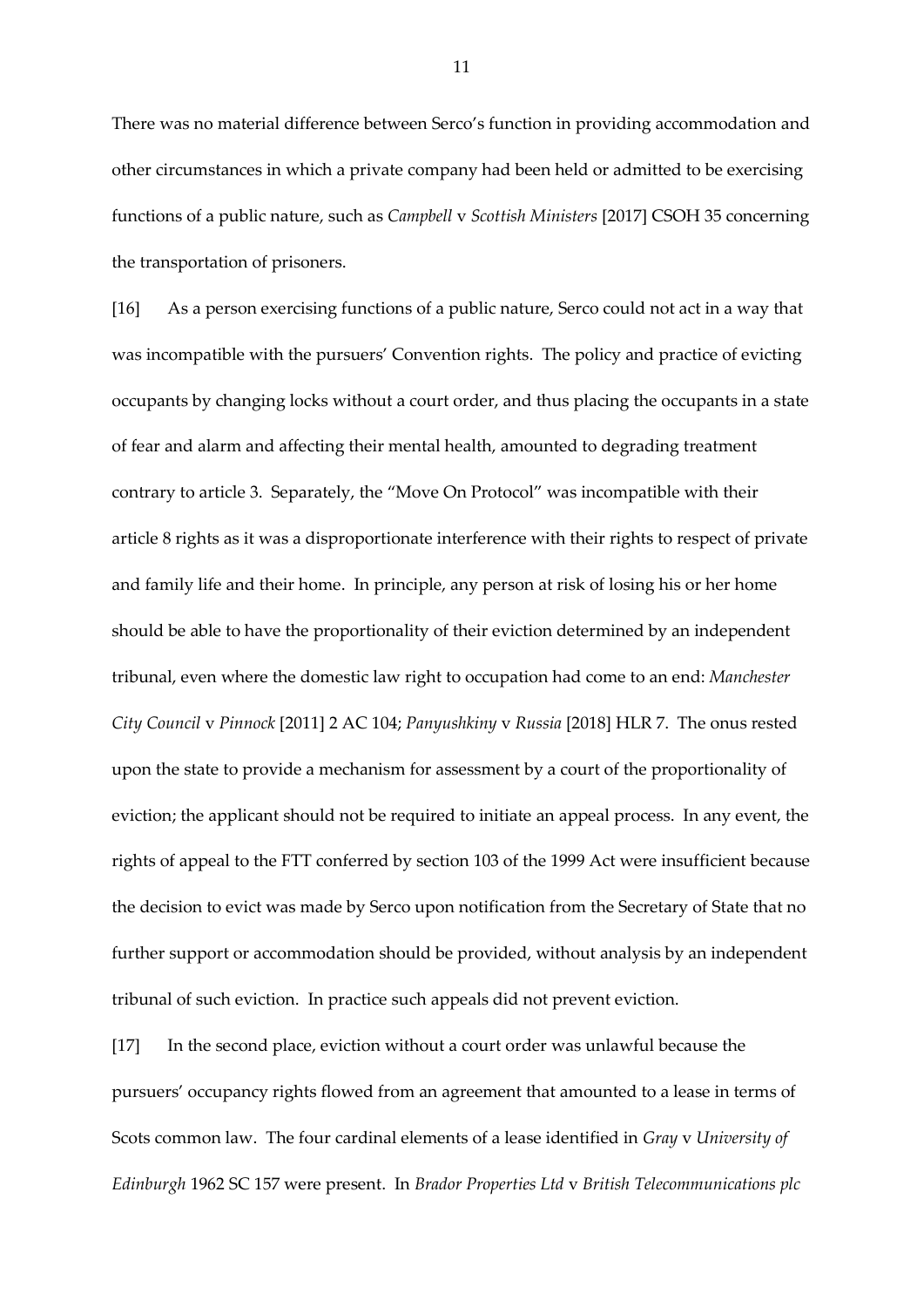1992 SC 12, the Lord Justice-Clerk (Ross) cited a definition of a lease by Rankine which made clear that the consideration for a lease need not be money alone. In the circumstances of the present case, consideration for exclusive possession of the property was constituted by the existence of an active asylum application to the Secretary of State which gave rise to an obligation under section 95 to provide support and accordingly to a payment to Serco by the Secretary of State. By this means Serco received a payment in exchange for the occupation by the pursuers and their respective husbands of their homes. It was also noteworthy that certain provisions of primary legislation contemplated asylum seekers being provided with tenancies: examples were paragraph 82 of Schedule 14 to the 1999 Act, making consequential amendments to the Housing (Scotland) Act 1987, and regulation 22 of the Asylum Support Regulations 2000 (mentioned above) where reference is made to a person who has "a tenancy or licence to occupy accommodation".

[18] In the third place, clause 4.1 of the Occupancy Agreement did not permit unilateral termination of the pursuers' occupation of their respective homes. Serco was not in a position to know whether a person's asylum claim had been finally "determined", given the range of possibilities for challenge or submission of a fresh application. Errors could easily be made. So long as the matter remained in dispute, the occupancy agreement remained in force. The only lawful means of bringing it to an end was by an order of the court.

#### **Argument for the Secretary of State**

[19] On behalf of the Secretary of State it was submitted that the pursuers' actions were irrelevant in law and should be dismissed. As regards the first conclusion in each case, ie for declarator that the pursuer was entitled to be provided with accommodation under section 95 while her application for asylum was being determined, there was no live issue in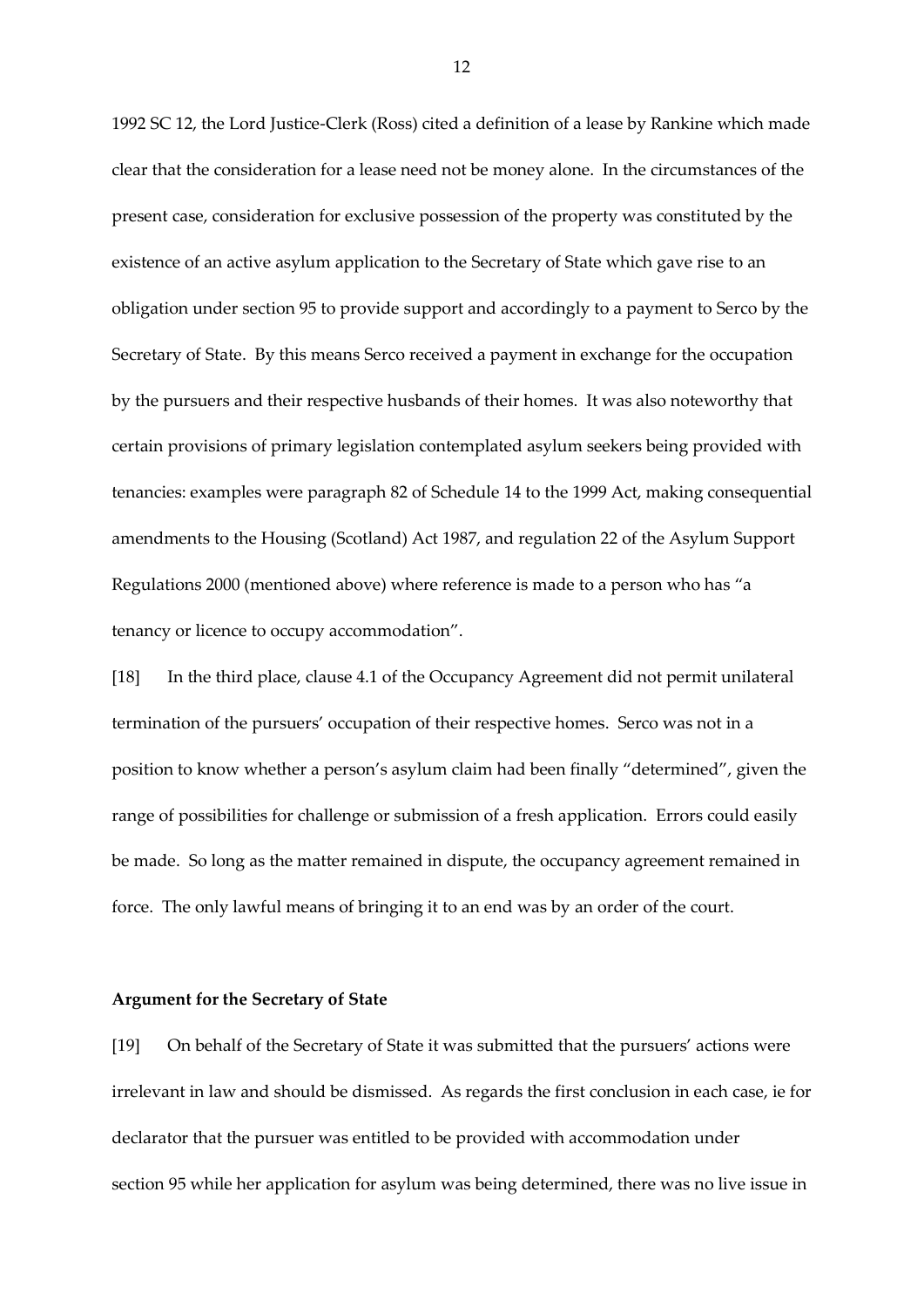relation to Ms Rashidi as the Secretary of State had made clear that he accepted that he had an obligation to provide accommodation under section 95 pending determination of her extant claim., and was in fact providing such accommodation. Ms Ali's case for such declarator was irrelevant because she did not aver that either she or her husband had an extant and undetermined asylum claim. Intimation of an intention to seek judicial review of refusal of accommodation and support did not bring her within section 95.

[20] As regards the second conclusion, ie for declarator that eviction without a court order would be unlawful, the pursuers' case was based upon a misreading of the provisions of the Rent (Scotland) Act 1984. Section 22, which created an offence, applied only to *unlawful* deprivation of possession: that begged the question of whether the apprehended actions by Serco would be unlawful. The requirement that court proceedings be brought in certain circumstances was contained in section 23, not section 22 of the Act, and the whole of section 23 was disapplied by section 23A(5A) to provision of accommodation to asylum seekers in terms of the 1999 Act. There remained no provision of the 1984 Act that would make the actions unlawful.

[21] The pursuers' argument at common law was also irrelevant because the four cardinal elements of a lease were not all present. There was no rent payable in terms of the occupancy agreement. Fees paid by the Secretary of State to Serco in respect of the provision of accommodation to asylum seekers were a matter between those parties alone. They were of no concern to the pursuers and did not indicate *consensus in idem* as between the occupier and Serco or the owner. Reference by way of analogy was made to *Mann* v *Houston* 1957 SLT 89, Lord President Clyde at 92. The situation was not analogous to the payment of housing benefit on behalf of a tenant: in that case funding was provided to meet the tenant's obligation, whereas here there was no obligation.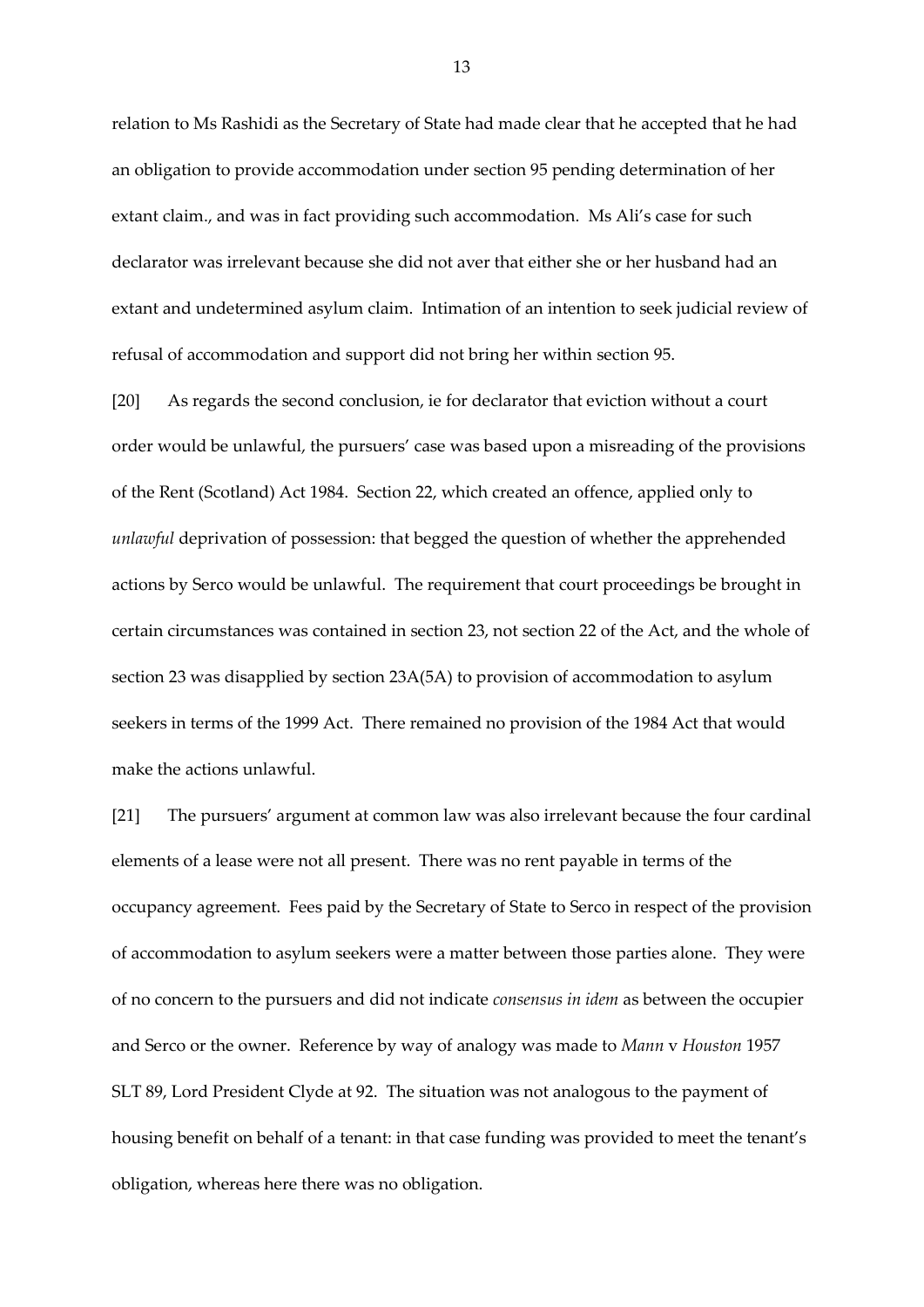[22] Nor had the pursuers pled a relevant case that eviction without a court order would breach their Convention rights. Firstly, Serco was not a public authority within the description in section 6(3) of the Human Rights Act 1998. The following principles should be taken from *YL* v *Birmingham City Council* (above): (i) a distinction had to be made between the function of a public authority in making arrangements in order to fulfil its statutory duty and that of a private company in providing care and accommodation under contract with the authority on a commercial basis rather than by subsidy from public funds; and (ii) the provision of care and accommodation by the private company, as opposed to its regulation and supervision, was not an inherently public function. Although the pursuers had public law rights against the Secretary of State which were unaffected by the existence of the contract between the Secretary of State and Serco, they did not have Convention rights against Serco. The case of *Campbell* v *Scottish Ministers* was distinguishable because it concerned the exercise of coercive public powers which had to be viewed as public functions. If, as was submitted, Serco was not to be regarded as a public authority, it was not subject to Convention duties. Recovery of possession of property by a private sector landlord did not engage article 8 of the Convention: cf *McDonald* v *McDonald* [2017] AC 273; *FJM* v *United Kingdom*, ECtHR, 29 November 2018.

[23] Even if Serco did fall to be regarded as a public authority, it would not be a breach of either of the pursuers' Convention rights for Serco to change the locks on their property or otherwise evict them without having first obtained a court order. As regards article 8 of the Convention, it was accepted, on the basis of the Strasbourg jurisprudence and subsequent decisions of the Supreme Court, that a person at risk of being dispossessed of his home by a public authority should in principle have the right to have the question of proportionality determined by an independent tribunal making its own assessment of the facts, even if the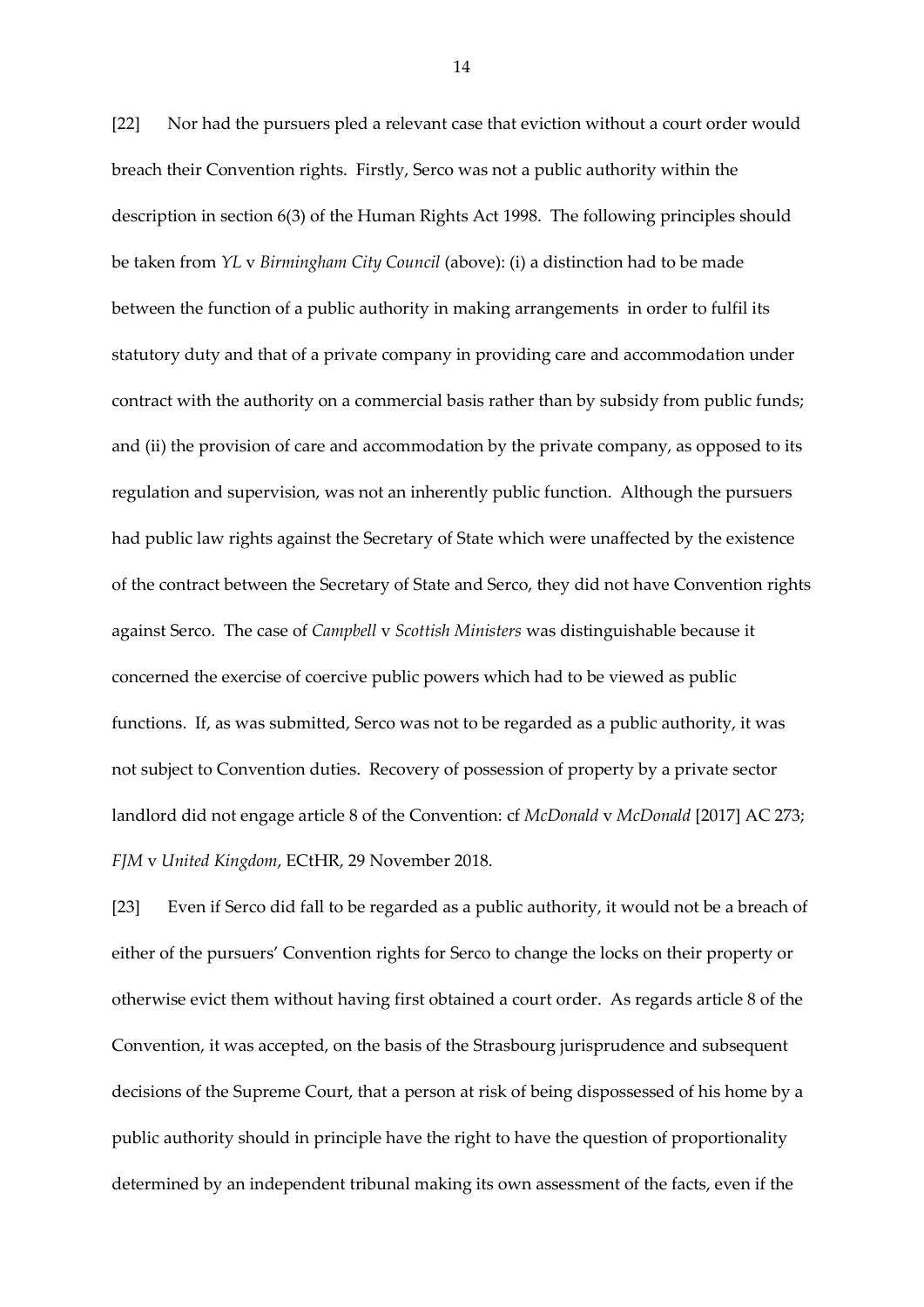person's right of occupation under domestic law has come to an end. That requirement was met here by the possibility of appeal to the FTT against refusal or termination of occupancy in terms of section 95, and/or refusal to provide accommodation in terms of section 4. The latter expressly obliged the Secretary of State to provide accommodation for a person who was destitute and where the provision of accommodation was necessary to avoid breaching his or her Convention rights. It was not necessary to provide for a court process to take place before eviction procedure could begin: *R(N)* v *Lewisham LBC* [2015] AC 1259. Neither pursuer had pled circumstances amounting to treatment capable of constituting a breach of article 3 of the Convention.

# **Argument for Serco**

[24] Senior counsel for Serco sought to draw a distinction between immigration cases on the one hand and housing cases on the other. These were immigration cases, and there was a coherent system in place that protected the human rights of asylum seekers. The relevant legislative provisions were not primarily concerned with the provision of housing but rather with the provision of temporary accommodation pending the outcome of an application for asylum. Where such an application failed, the assumption was that the failed asylum seeker would leave the UK. Section 4 of the 1999 Act was concerned primarily with providing temporary accommodation to persons who, for one of the reasons listed, was unable to leave, but it also covered persons whose Convention rights would be breached if accommodation was not provided. Rights of appeal to an independent tribunal were made available. Parliament had further provided that removal of asylum seekers from temporary accommodation was exempt from any requirement to take court proceedings to obtain possession. Parliament had thus created a seamless structure in which all material decisions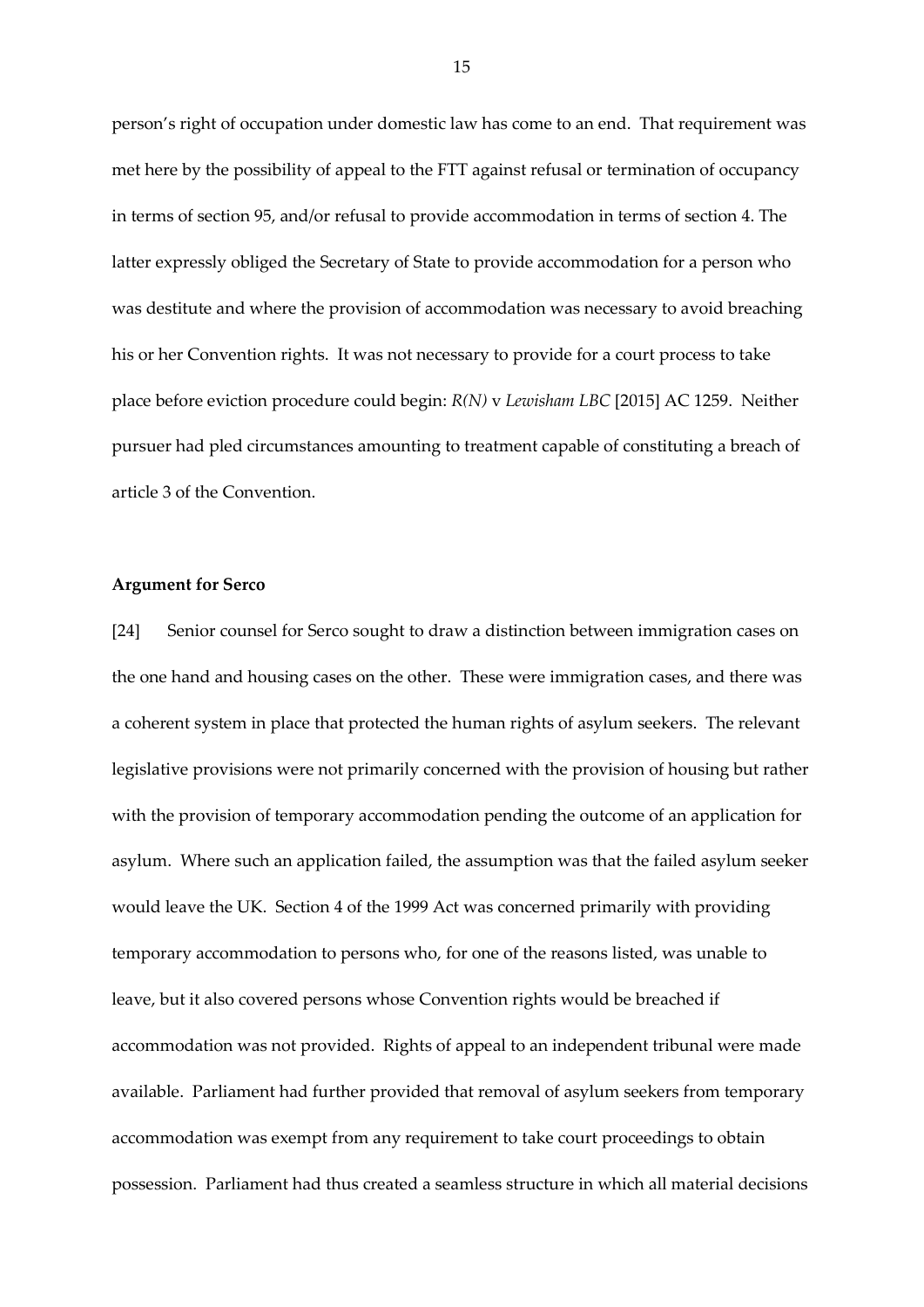were taken by the Secretary of State and in which the Convention rights of the asylum seeker, or former asylum seeker, could be protected. There was accordingly no requirement for another process before removal was allowed.

[25] Serco was not a public authority and accordingly the Human Rights Act 1998 had no application to it. Any challenge required to be made to the Secretary of State's decision that the right to accommodation had come to an end. It would be curious if a failed asylum seeker who had exhausted his or her remedies against the Secretary of State had a further right to resist removal by Serco without a court order. The leading authority, *YL* v *Birmingham City Council*, supported the defenders' position. The *McDonald/FJM* case was not in point because it was concerned with rights under housing law, not immigration law. [26] The pursuers' argument that they were tenants protected by section 22 of the Rent (Scotland) Act 1984 was also unfounded. As no rent was paid by or on behalf of the asylum seeker, there was no lease. Asylum seekers provided with accommodation in terms of the 1999 Act were expressly excluded from statutory protection.

### **Decision**

[26] The issue is whether the pursuers have identified a basis in law for their contention that their eviction, including within that expression the changing of locks, by Serco without a court order would be unlawful. The pursuers have founded their case upon section 22 of the 1984 Act which, as I have noted, creates a criminal offence of unlawfully depriving a residential occupier of his occupation of the premises. I am not persuaded that this provision created any new civil right in favour of the residential occupier. Section 22(4) states expressly that the section is not to be taken to prejudice any liability or remedy to which a person guilty of an offence under section 22 may be subject in civil proceedings.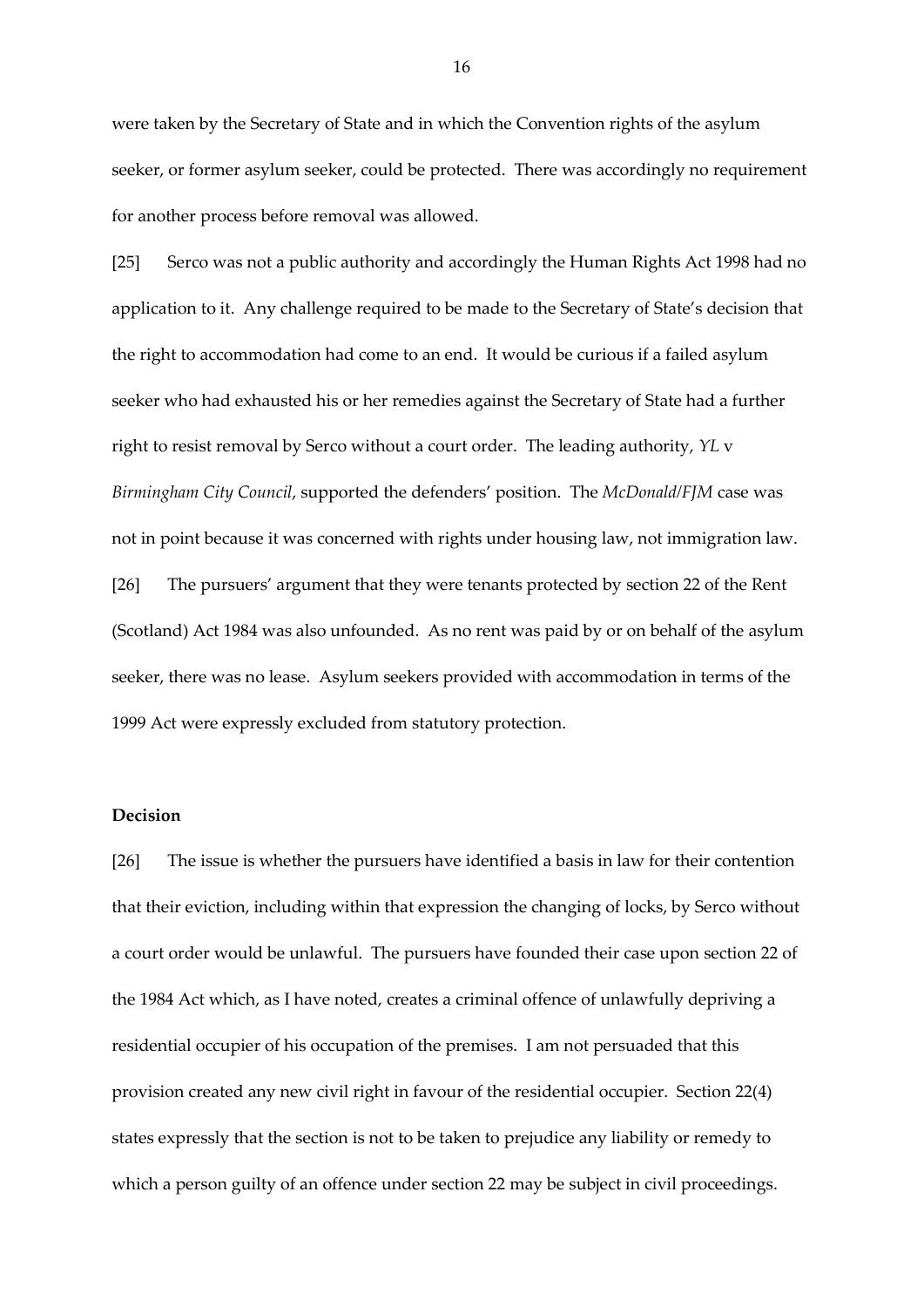One is thus directed elsewhere to identify a basis upon which the person unlawfully deprived of possession may seek a remedy in the civil courts. That is unsurprising when one bears in mind that the offence consists of *unlawful* deprivation of occupation; the section does not purport to determine what is or is not unlawful in this context.

[27] Nor is section 23 of any direct assistance to the pursuers. That section created a new protection for occupiers of property let as a dwelling otherwise than as a statutorily protected tenancy or a furnished letting from eviction without proceedings in the FTT. As already noted, however, that protection was not extended to asylum seekers provided with accommodation under either section 95 or section 4 of the 1999 Act. Once again the occupier is left with whatever rights he or she has at common law, and in this regard I respectfully agree with the view expressed by Sheriff GH Gordon QC in *Conway* v *City of Glasgow Council*  1999 HousLR 20 at paragraph 6-58 that the disapplication of section 23 to, *inter alia*, asylum seekers did not take away the rights preserved by section 23(5). What common law or other rights, then (if any), do asylum seekers provided with accommodation under section 95 or section 4 have not to be evicted by Serco without a court order?

# *Breach of Convention rights*

[28] I begin with the pursuers' contention that such eviction would constitute a breach of the occupier's human rights in terms of article 3 and/or article 8 of the Convention. Such a breach could only occur if Serco is to be regarded as a "public authority" in this connection, ie if Serco is exercising functions of a public nature.

[29] In *Aston Cantlow* (above), Lord Nicholls of Birkenhead observed at paragraphs 10 and 12: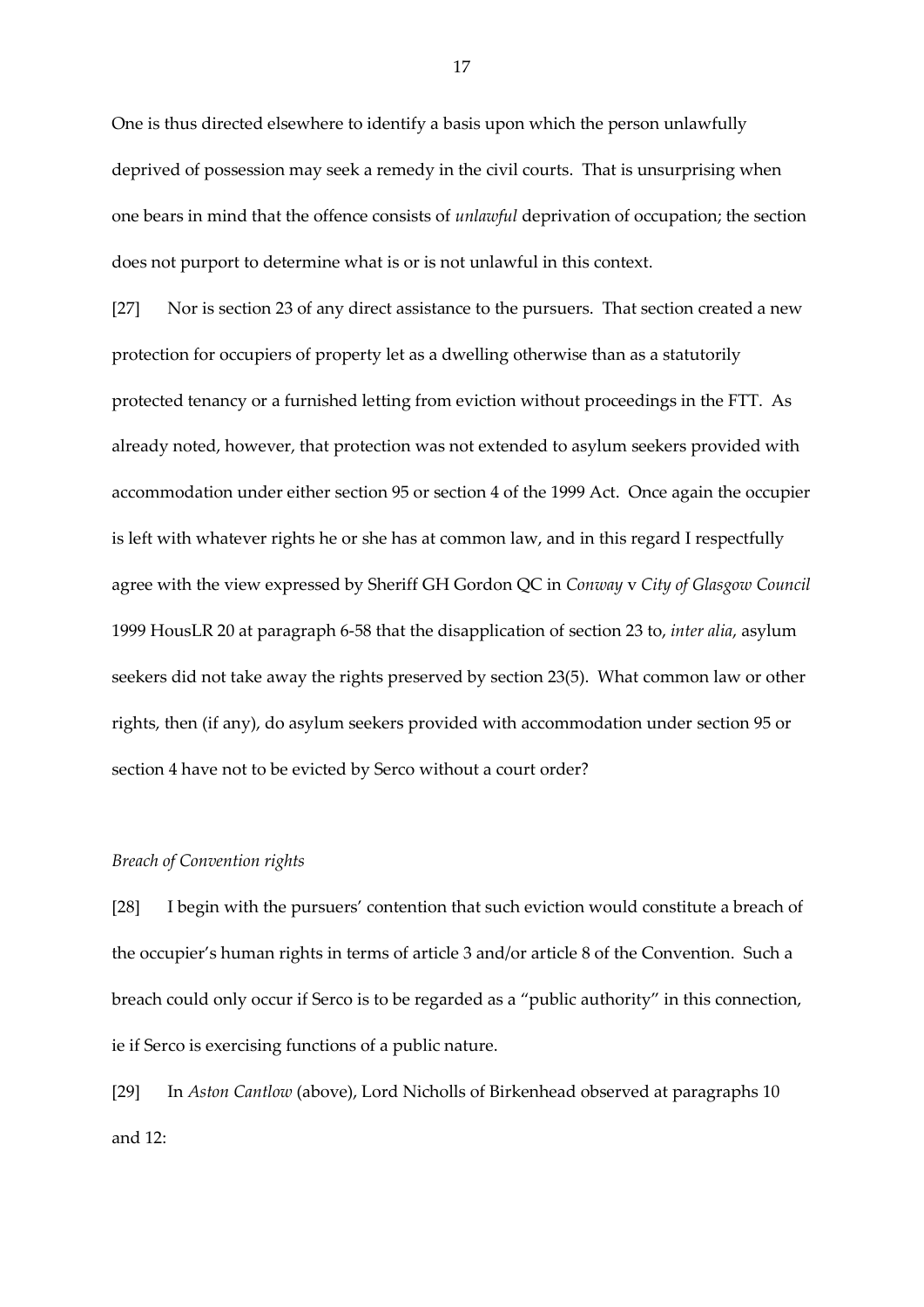"10. [The Human Rights Act 1998] does not amplify what the expression 'public' and its counterpart 'private' mean in this context. But, here also, given the statutory context already mentioned and the repetition of the description 'public', essentially the contrast being drawn is between functions of a governmental nature and functions, or acts, which are not of that nature. I stress, however, that this is no more than a useful guide. The phrase used in the Act is public function, not governmental function.

…

12. What, then, is the touchstone to be used in deciding whether a function is public for this purpose? Clearly there is no single test of universal application. There cannot be, given the diverse nature of governmental functions and the variety of means by which these functions are discharged today. Factors to be taken into account include the extent to which in carrying out the relevant function the body is publicly funded, or is exercising statutory powers, or is taking the place of central government or local authorities, or is providing a public service."

At paragraph 49, Lord Hope of Craighead regarded the phrase "public function" in this

context as "clearly linked to the functions and powers, whether centralised or distributed, of government". In similar vein, Lord Rodger of Earlsferry at paragraphs 160 and 163 expressed the view that the essential characteristic of a public authority is that it carries out, either generally or on the relevant occasion, the kind of public function of government that would engage the responsibility of the UK before the Strasbourg organs.

[30] All of those observations were referred to with approval by members of the majority in *YL* v *Birmingham City Council.* At paragraph 91, Lord Mance considered that Lord Nicholls's view supported a broad application of section 6(3)(b) of the 1998 Act, but also a factor-based approach. At paragraph 159, Lord Neuberger of Abbotsbury derived assistance from the emphasis placed by Lord Hope and Lord Rodger, and also Lord Hobhouse of Woodborough, on functions which are "governmental in nature". On the other hand, Lord Neuberger acknowledged at paragraph 167 that the fact that some statutory power is attached to a function may not always determine that it is "of a public nature".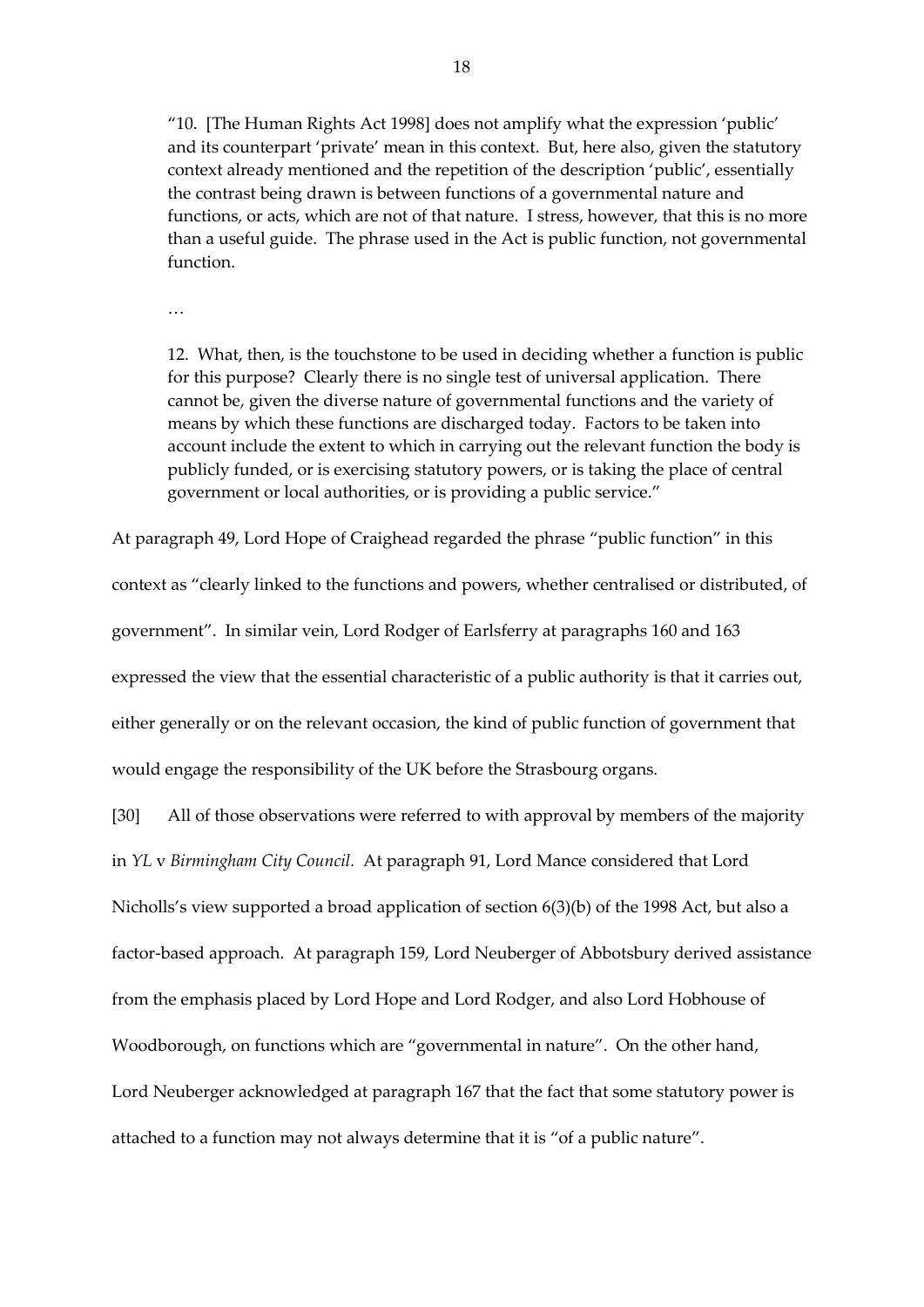[31] Applying these observations to the facts of the present case, and adopting a factorbased approach as advocated by, among others, Lord Nicholls in *Aston Cantlow* and Lord Mance in *YL*, I have come to the conclusion that when providing accommodation to asylum seekers and former asylum seekers in terms of its contract with the Home Office, Serco is exercising a function of a public nature. The implementation by the UK of its international obligations to receive and provide essential services to destitute people seeking asylum is clearly, in my view, a function which is governmental in nature. The same would be true if and to the extent that the UK undertook the task of providing such services to destitute asylum seekers as a matter of national policy rather than in implementation of international obligations. Equally, it seems to me that provision of accommodation and essential services to destitute asylum seekers and their dependants is not a function analogous to the provision of care and accommodation by a residential care home in pursuance of a contract with a public authority. It is not in any sense a commercial activity. There is no element of choice or competition so far as the occupants are concerned. Rather, adopting Lord Nicholls's words, Serco is taking the place of central government in carrying out what in essence is a humanitarian function. The fact that Serco is being paid under a commercial contract and might have to compete for renewal of its contract does not, in my opinion, outweigh the significance that must be attached to the context in which Serco acts, namely the implementation of a function that must, by one means or another, be exercised by a national government.

[32] Another way of approaching the matter would be under reference to the distinction drawn in freedom of information legislation, mentioned by Lord Mance in *YL* at paragraph 106, between a person who "appears… to exercise functions of a public nature" and a person who "is providing under a contract made with a public authority any service whose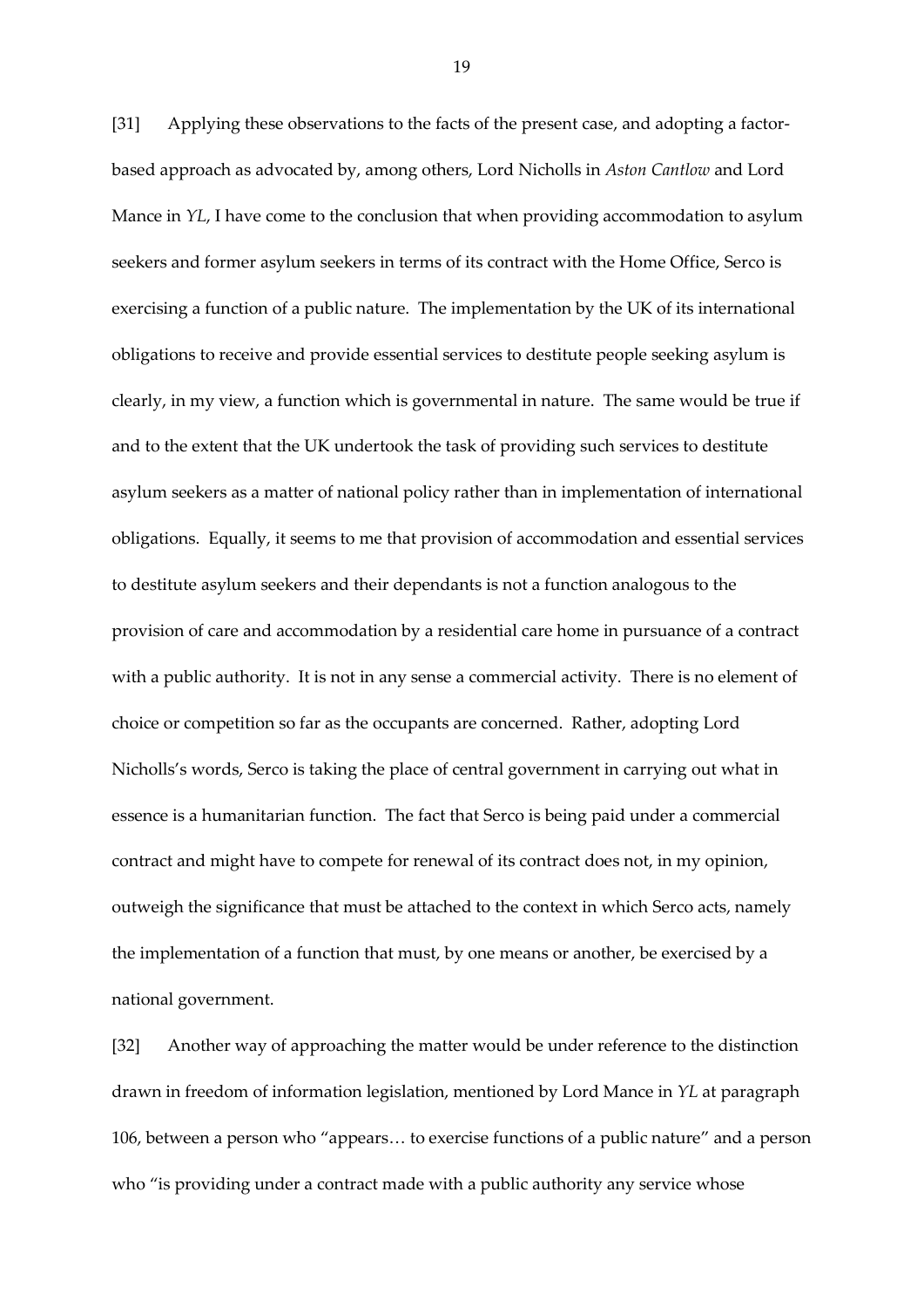provision is a function of that authority". Provision of accommodation to destitute asylum seekers or former asylum seekers seems to me to fall within the former category and therefore within the scope of section 6(3)(b) of the 1998 Act. It has more in common with the exercise of coercive functions, as in *Campbell* v *Scottish Ministers* (above) than with the mere contracting out of a service by a public authority.

[33] Having so found, I turn to the question whether Serco has breached the Convention rights of the pursuers by putting in place a system in which they may be evicted from the accommodation that they occupy, including by means of changing locks, without the authority of a court order. In my opinion it has not.

[34] I deal firstly with article 8, which prohibits interference by a public authority with the exercise of a person's right to respect for his private and family life and his home, unless the interference is in accordance with the law and necessary in a democratic society *inter alia*  for the protection of the rights and freedoms of others. In *Manchester City Council* v *Pinnock*  (above) at paragraph 45, Lord Neuberger distilled the following propositions from the Strasbourg case law:

(a) Any person at risk of being dispossessed of his home at the suit of a local authority should in principle have the right to raise the question of the proportionality of the measure, and to have it determined by an independent tribunal in the light of article 8, even if his right of occupation under domestic law has come to an end.

(b) A judicial procedure which is limited to addressing the proportionality of the measure through the medium of traditional judicial review is inadequate as it is not appropriate for resolving sensitive factual issues.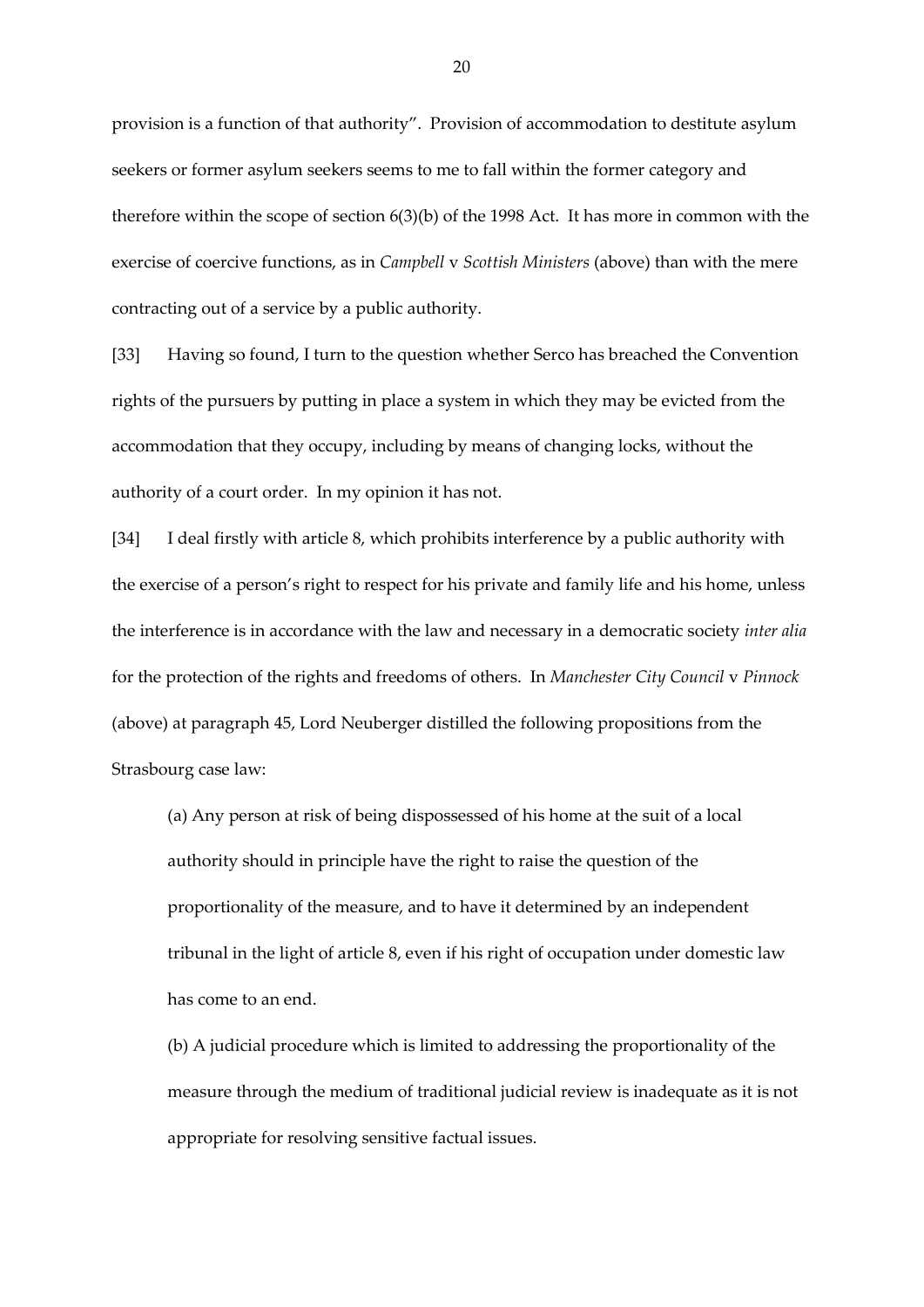(c) Where the measure includes proceedings involving more than one stage, it is the proceedings as a whole which must be considered in order to see if article 8 has been complied with.

(d) If the court concludes that it would be disproportionate to evict a person from his home notwithstanding the fact that he has no domestic right to remain there, it would be unlawful to evict him so long as the conclusion obtains.

Lord Neuberger also noted, however, that it seemed that the European court had franked the view that it would only be in exceptional cases that article 8 proportionality would even arguably give a right to continued possession where the applicant had no right under domestic law to remain.

[35] In *R(N)* v *Lewisham London Borough Council* (above), the applicant sought judicial review of a housing authority's decision to terminate her temporary accommodation as a homeless person, on the ground that recovery of possession without a court order would be unlawful. The majority of the Supreme Court decided the matter on the basis that the temporary accommodation provided was not a "dwelling" for the purposes of the relevant legislation, and so the provisions of that legislation requiring a court order did not apply. However the Court went on to address the question whether a public authority which evicted a person when its statutory duty to provide interim accommodation ceased without first obtaining a court order for possession violated the person's article 8 rights. In a judgment with which the majority of the Court agreed, Lord Hodge confirmed (paragraph 65) that it was only in very exceptional cases that an applicant would succeed in raising an arguable case of lack of proportionality where he had no right under domestic law to remain in possession, and observed (paragraph 66), under reference to European authorities, that it was for the occupier to raise the question of proportionality and that the court could deal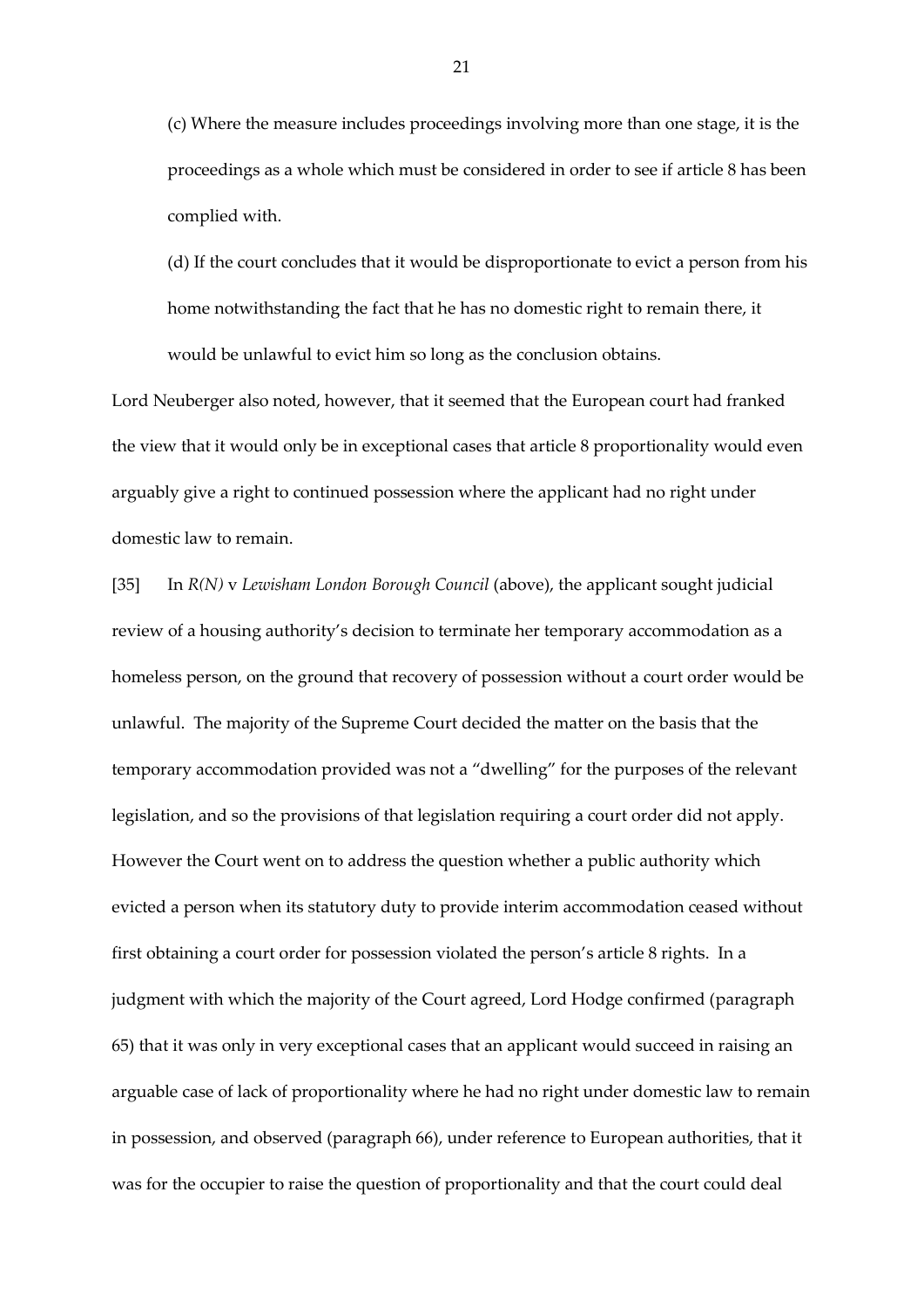with such an argument summarily unless it was seriously arguable. At paragraph 71, Lord Hodge held, addressing the circumstances of the case before the Court, that any issue of proportionality could be raised either in a statutory appeal against an adverse decision by the housing authority, or in proceedings for judicial review of a decision to evict. For these reasons, he concluded (paragraph 74) that there were procedures by which an independent tribunal could assess the proportionality of the decision to repossess the accommodation and determine relevant factual disputes. There were therefore sufficient procedural safeguards to satisfy the applicant's article 8 rights without the need for a court order authorising eviction.

[36] None of the cases to which I have referred was concerned with provision of temporary accommodation to asylum seekers or former asylum seekers. The legal principles enunciated are, however, in my view, stated in sufficiently broad terms to apply to the provision of temporary accommodation in such circumstances. The question is whether the statutory scheme for review of a decision to evict an asylum seeker or former asylum seeker whose entitlement to occupation of temporary accommodation has come to an end affords an adequate opportunity for the proportionality of eviction to be assessed by an independent tribunal. In my opinion it does. As I have noted, section 103(1) of the 1999 Act provides a right of appeal to the FTT against a decision by the Secretary of State to refuse or to stop providing support (including accommodation) under section 95. In accordance with the authorities to which I have referred, section 103(1) must be interpreted as empowering the FTT, which is of course an independent tribunal, to address any issue of proportionality that is raised by the appellant. Similarly, section 103(2A) provides a right of appeal to the FTT against a decision of the Secretary of State not to provide or continue to provide accommodation under section 4. It will be recalled that one of the circumstances in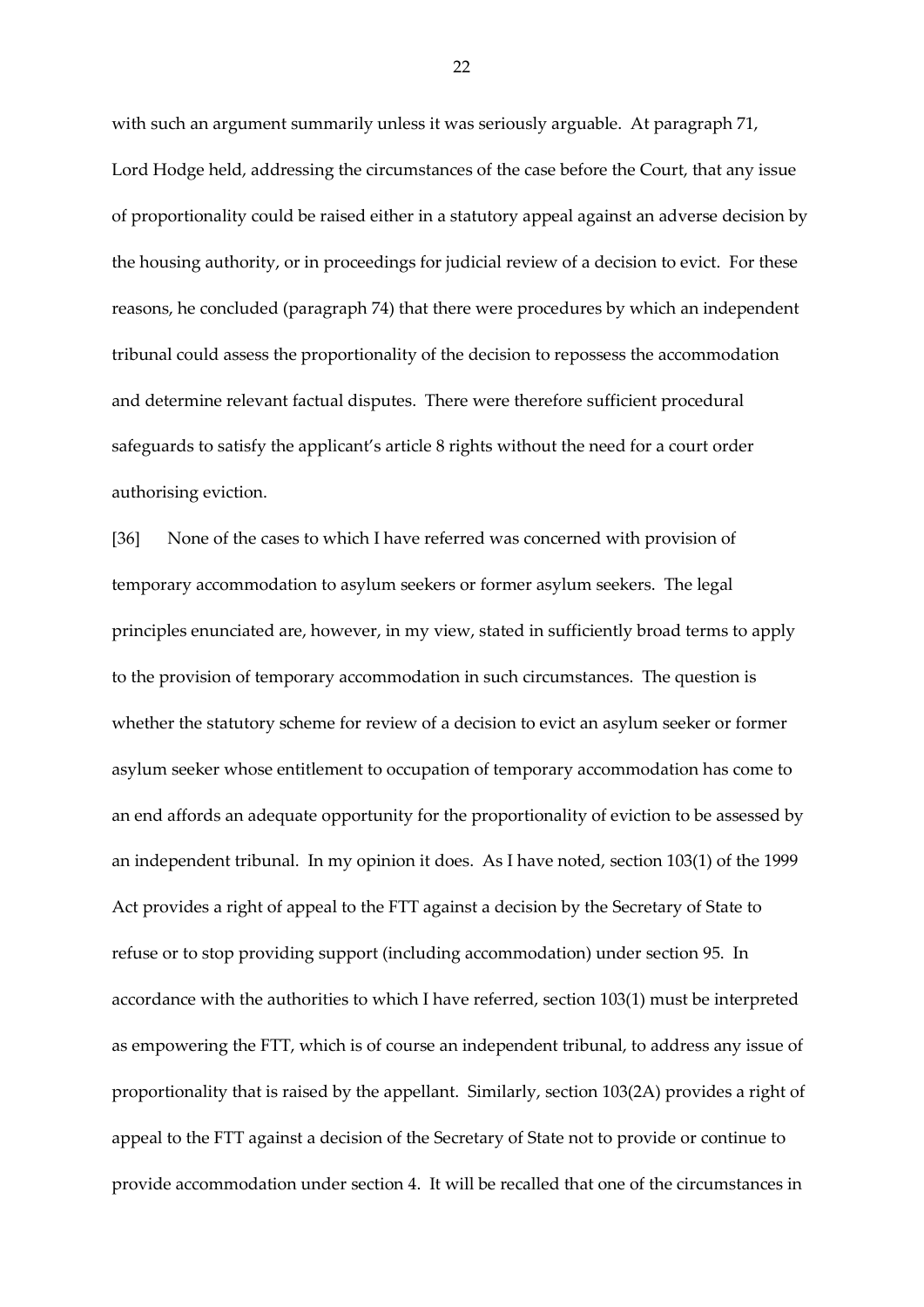which the Secretary of State must provide accommodation under section 4 to a failed asylum seeker is where such provision is necessary for purpose of avoiding a breach of that person's Convention rights. Clearly, therefore, in such an appeal the FTT will require to address any issue of proportionality raised by the appellant. The jurisdiction of the FTT is full and includes investigation of factual issues. I therefore hold that the availability of a right of appeal to the FTT against an adverse decision under either section 95 or section 4 is sufficient to enable any arguable issue of proportionality to be raised before and determined by an independent tribunal, and that, on the authority of the case law to which I have referred, there is no need for additional proceedings to obtain a court order authorising eviction.

[37] A number of arguments were presented as to why the right of appeal to the FTT was inadequate to satisfy the pursuers' article 8 rights. It was said that those rights were concerned with asylum issues rather than housing issues and that the FTT could not therefore consider questions of proportionality of eviction. I reject that submission: it is clear from the terms of section 103 that it is concerned with appeals against refusal of temporary accommodation as opposed to refusal of asylum more generally. For the reasons I have given, the section must be construed, were there to be any doubt, as enabling the FTT to consider proportionality, if raised by the appellant as an issue, in order to ensure that the appellant's Convention rights would not be breached by eviction. It was also submitted that the onus of assessing the proportionality of eviction at the end of the section 95 process should rest upon the Secretary of State, and that a court process was needed to enable that onus to be discharged. I reject that contention as being contrary to the authority of *R(N)* v *Lewisham*, and the authorities cited by Lord Hodge at paragraph 66 of his judgment.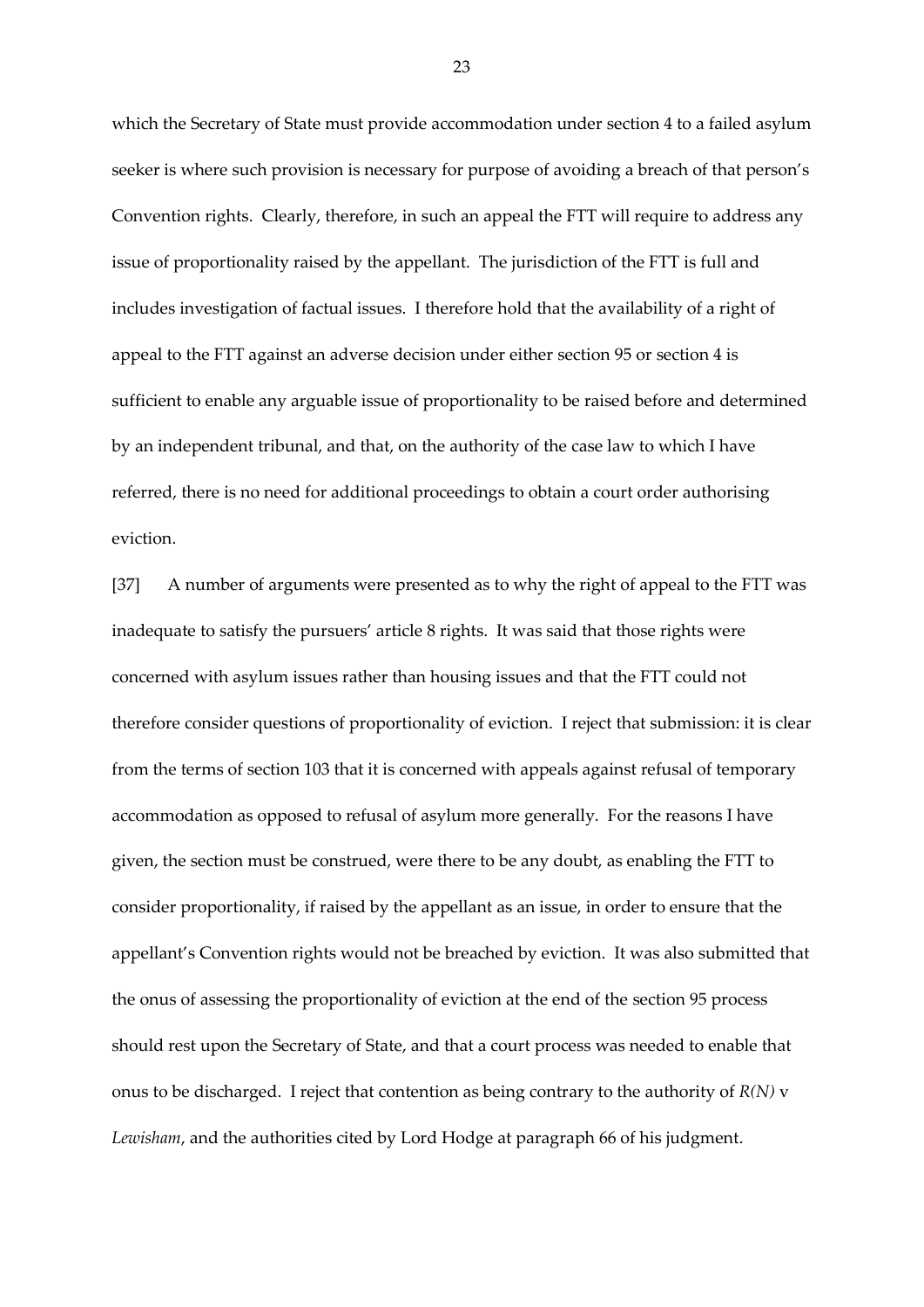[38] It was further contended that the Move On Protocol purported to entitle Serco to change locks without any assessment of proportionality; that the expedited eviction process was in practice detached from the legislation; that the exercise of appeal rights against an adverse decision under section 4 did not in practice stop eviction and lock changing from occurring; that Serco was not always informed of the exercise by a failed asylum seeker of the right of appeal against an adverse decision under section 4; and that the statutory procedure was so complicated that the only practicable means of making a proportionality assessment was in a sheriff court action for recovery of possession. In addressing these arguments it is important to draw a distinction between, on the one hand, the operation of the statutory regime as it was intended by Parliament to work and, on the other hand, the problems that may arise if and when the statutory regime is not properly adhered to. The object of the present litigation, as I understand it, is to challenge the lawfulness of the regime working as intended. It is not, therefore, relevant in these proceedings to consider the situation of a person where, for example, there is a breakdown of communication between the Secretary of State and Serco regarding that person's asylum status, or where a person who is in the process of exercising a right of appeal or, *a fortiori*, a person who has been granted refugee status, is wrongfully threatened with eviction or a lock change. Such cases would require to be dealt with on their own facts, and remedies such as interim interdict might have to be sought. But I am concerned here with the question whether the existence of a system whereby failed asylum seekers may be evicted or have the locks on their properties changed at a time when they have no extant right of appeal is of itself unlawful. That question cannot be determined by reference to cases in which things have gone wrong as a result of failures by Serco or by the Secretary of State's officials to comply fully with the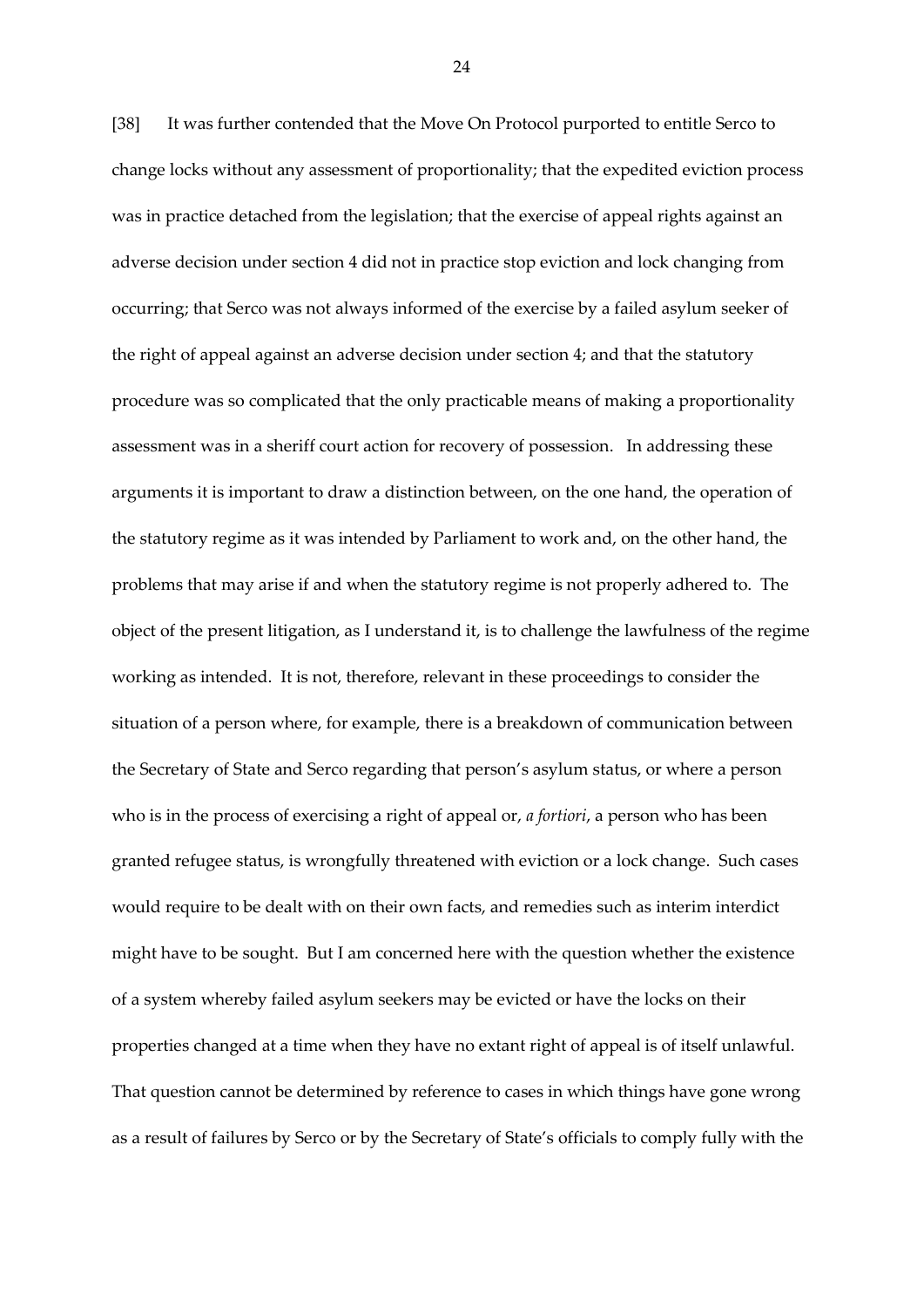statutory safeguards. For all of the foregoing reasons the pursuers' argument based upon article 8 must be rejected.

[39] I can deal rather more briefly with the pursuers' argument based upon breach of their rights under article 3 of the Convention. That article provides that no-one shall be subjected to torture or to inhuman or degrading treatment or punishment. It was submitted on behalf of the pursuers that the Move On Protocol, including in particular its threat of changing locks, was a sword of Damocles which hung perpetually over the pursuers, amounting to degrading treatment that affected their mental health. In the case of Ms Rashidi, it was argued, proof before answer was required of her averment that she had miscarried due to "the extreme stress caused by the constant threat of eviction". I note however that only one letter from Serco (dated 9 July 2018) threatening eviction was lodged or referred to, and that that letter was superseded by the Secretary of State's confirmation on 6 August 2018 that he would provide Ms Rashidi and her dependants with accommodation and subsistence support while her asylum application was pending.

[40] In *R (Limbuela)* v *Secretary of State for the Home Department* [2006] 1 AC 396, the House of Lords held that a decision by the Secretary of State to refuse support under section 95 of the 1999 Act to persons who were destitute but who were found not to have claimed asylum as soon as was reasonably practicable after their arrival in the UK was capable of engaging article 3 if the consequences were so severe as to amount to inhuman or degrading treatment. At paragraph 54, Lord Hope of Craighead emphasised, under reference to ECtHR case law including *Pretty* v *UK* (2002) 35 EHRR 1, that ill-treatment must attain a minimum level of severity if it is to fall within the scope of the expression "inhuman or degrading treatment or punishment". In *Pretty*, the Court said that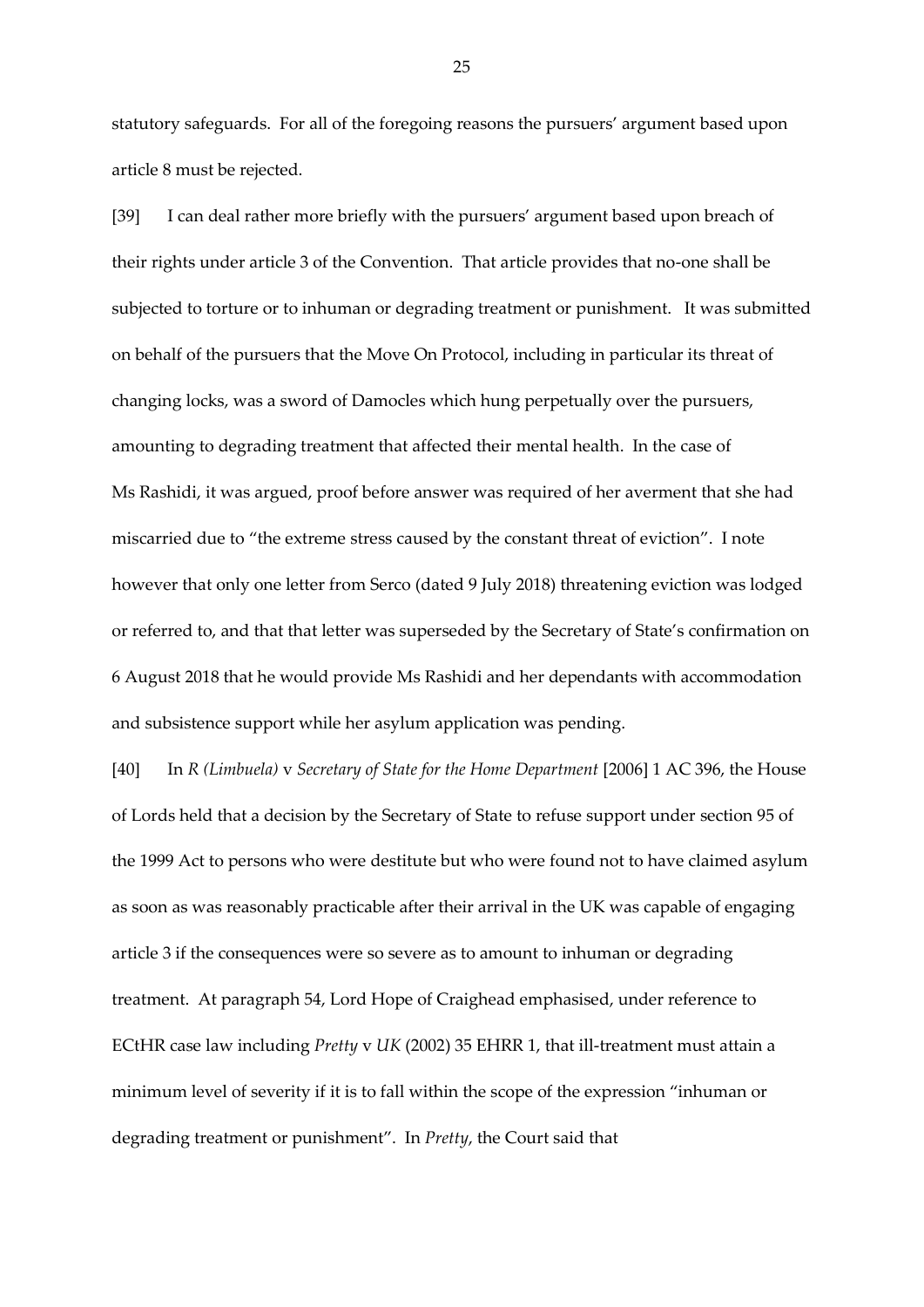"…where treatment humiliates or debases and individual showing a lack of respect for, or diminishing, his or her human dignity or arouses feelings of fear, anguish or inferiority capable of breaking an individual's moral and physical resistance, it may be characterised as degrading and …fall within the prohibition of article 3".

[41] I was referred to no authority for the proposition that a threat of *ex hypothesi* lawful termination of possession of temporary accommodation is capable of constituting degrading treatment of the minimum level of severity necessary to amount to a breach of article 3. The difficulty with the pursuers' proposition is that it could apply not only to failed asylum seekers but to any person lawfully threatened with eviction from his or her current place of residence. One must bear in mind that the Secretary of State has a statutory duty under section 4 of the 1999 Act to provide accommodation for a failed asylum seeker and his or her dependants if this is necessary to avoid a breach of the person's Convention rights, and it is also relevant to Ms Rashidi's case to recall that the Secretary of State's letter dated 23 April 2018 to Mr Razaie intimating discontinuance of support under section 95 drew attention to the possibility of claiming support under section 4. The position might be different with regard to persistent threats of *unlawful* eviction (which might also constitute a criminal offence under section 22 of the 1984 Act), but that is not the situation with which this opinion is concerned. In my opinion no relevant case has been made out that the circumstances of either of the present cases are capable of amounting to a breach of the respective pursuers' rights under article 3 of the Convention.

#### *Breach of rights of tenant under a lease*

[42] I turn next to the pursuers' argument that their removal from the accommodation which they respectively occupy would be unlawful without a court order because the occupancy agreement amounts to a lease at common law. I have narrated (at paragraph 17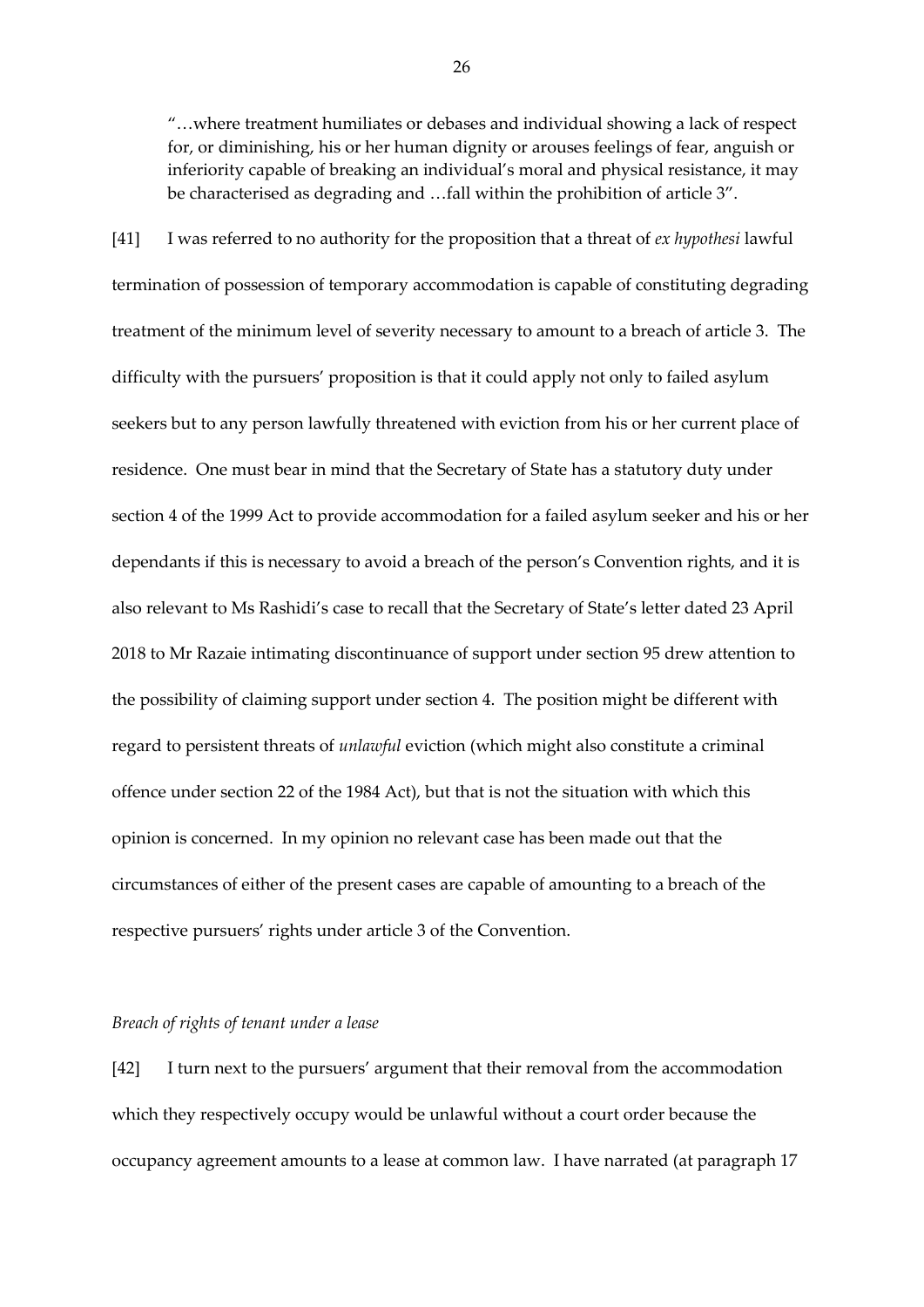above) the basis upon which the pursuers contend that the four cardinal elements of a lease are present in relation to their occupancy of their accommodation. I am not persuaded that the circumstances averred by the pursuers can be construed as the payment of rent. The definition of a lease in Rankine, *Leases* (3rd ed, page 1) cited with approval by the court in *Brador Properties Ltd* v *British Telecommunications plc* (above, at page 19) is as follows:

"A lease or tack is a contract of location (letting to hire) by which one person grants and another accepts certain uses, current or definitive, or the entire control, of lands or other heritages for a period or periods, definite or indefinite, or even in perpetuity, in consideration of the delivery by the grantee of money or commodities or both, periodically or in lump or in both of these ways."

[43] In the present case the grantee of the right of temporary occupancy pays nothing for that grant, whether in the form of money or other consideration. The Occupancy Agreement makes no provision for consideration of any kind. The situation is not, therefore, analogous to the satisfaction of a tenant's obligation to pay rent by remittance of housing benefit directly to the landlord; in the present case there is simply no obligation to be satisfied. Instead there is a separate contract between the Home Office and Serco in terms of which Serco agrees to make available temporary accommodation, free of charge, to asylum seekers falling within section 95 and to failed asylum seekers to whom accommodation is to be provided under section 4, and the Home Office agrees to remunerate Serco for carrying out that service. It is not suggested that this contract imposes any obligation upon an individual occupant of accommodation, and in particular an obligation to make any payment. Accordingly, in my opinion, one of the four cardinal elements of a lease, namely the rent, is absent. Not only is there no *consensus in idem* regarding rent (which was the point at issue in *Gray* v *University of Edinburgh*): there is no obligation to pay rent at all. It follows that the pursuers as temporary occupants of the accommodation made available by Serco do not acquire the status of tenants and acquire no right at common law to resist removal without a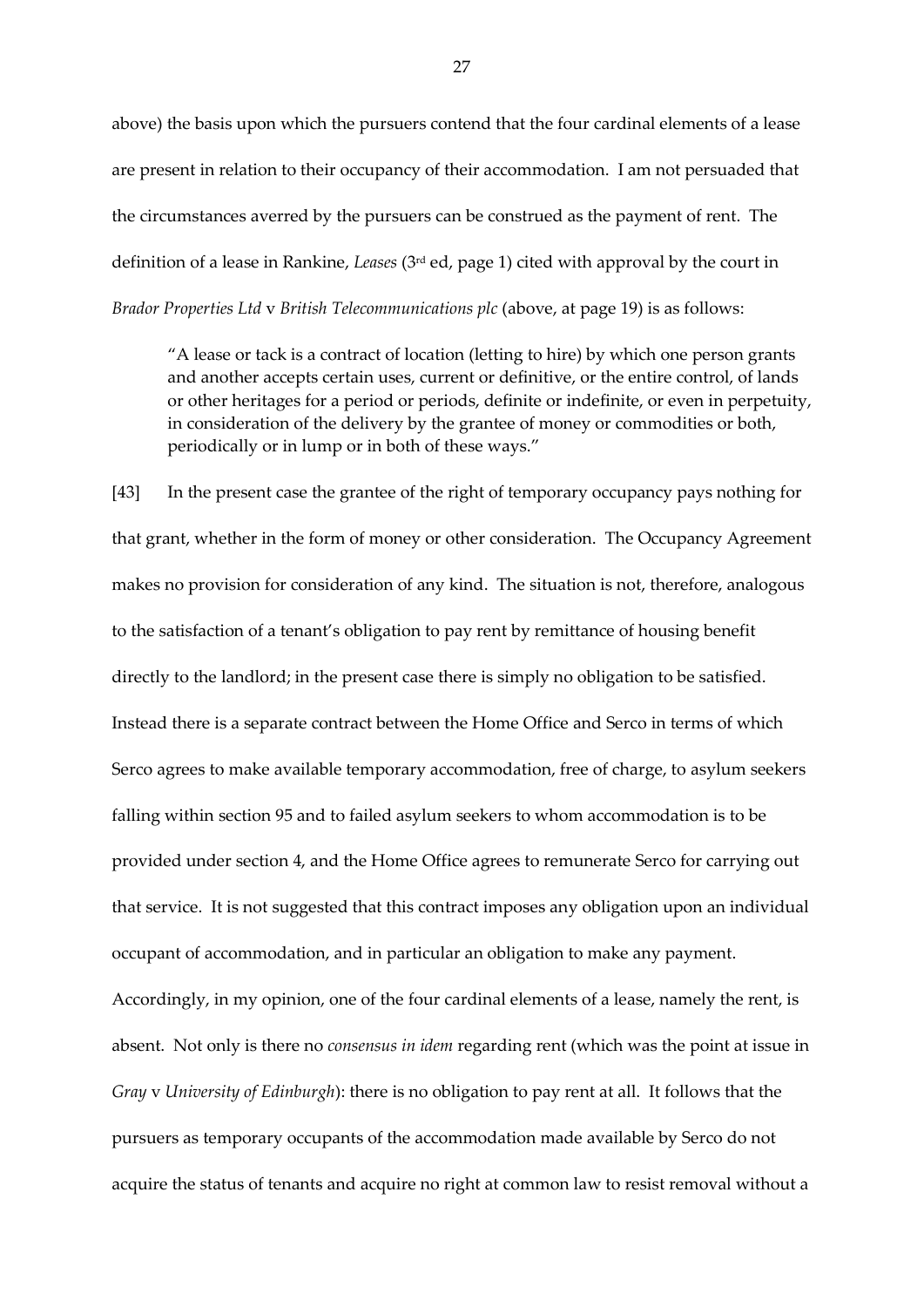court order. I do not consider that any doubt is cast upon this conclusion by the fact that there are occasional references in asylum and immigration legislation to tenancies or tenants. At best for the pursuers these references suggest that Parliament envisaged that there might be situations in which asylum seekers would be granted tenancies, but they do not create an inference that any situation in which an asylum seeker is provided with temporary accommodation will amount in law to a tenancy.

#### *Contractual right under the agreement*

[44] I address lastly the pursuers' submission that the Occupancy Agreement does not permit unilateral termination of the pursuers' occupation of their respective homes. The argument, as I understood it, was that determination of the asylum seeker's claim did not of itself confer any entitlement on Serco to evict him or her from their accommodation, including changing the locks. This was because at that time it could not be said that the occupier would have to leave: there could, for example, be an appeal, or a fresh claim, or an application under section 4, or an application for judicial review. Unilateral action by Serco in the meantime would be unlawful.

[45] In my view this argument too is unsound. As the terms of the Occupancy Agreement make clear, termination of the agreement under clause 4.1 is subject to service of a written notice on the occupant specifying the date and time of, and the reason for, the termination. The notice period is imposed by statute *inter alia* to allow time for the occupant, prior to removal, to take any further steps available to him or her that might result in a prolongation of occupancy of the property. In this context it is worth repeating two points already made: firstly, that the onus of initiating any further action rests upon the asylum seeker and not on the Secretary of State, and, secondly, that I am concerned in this opinion